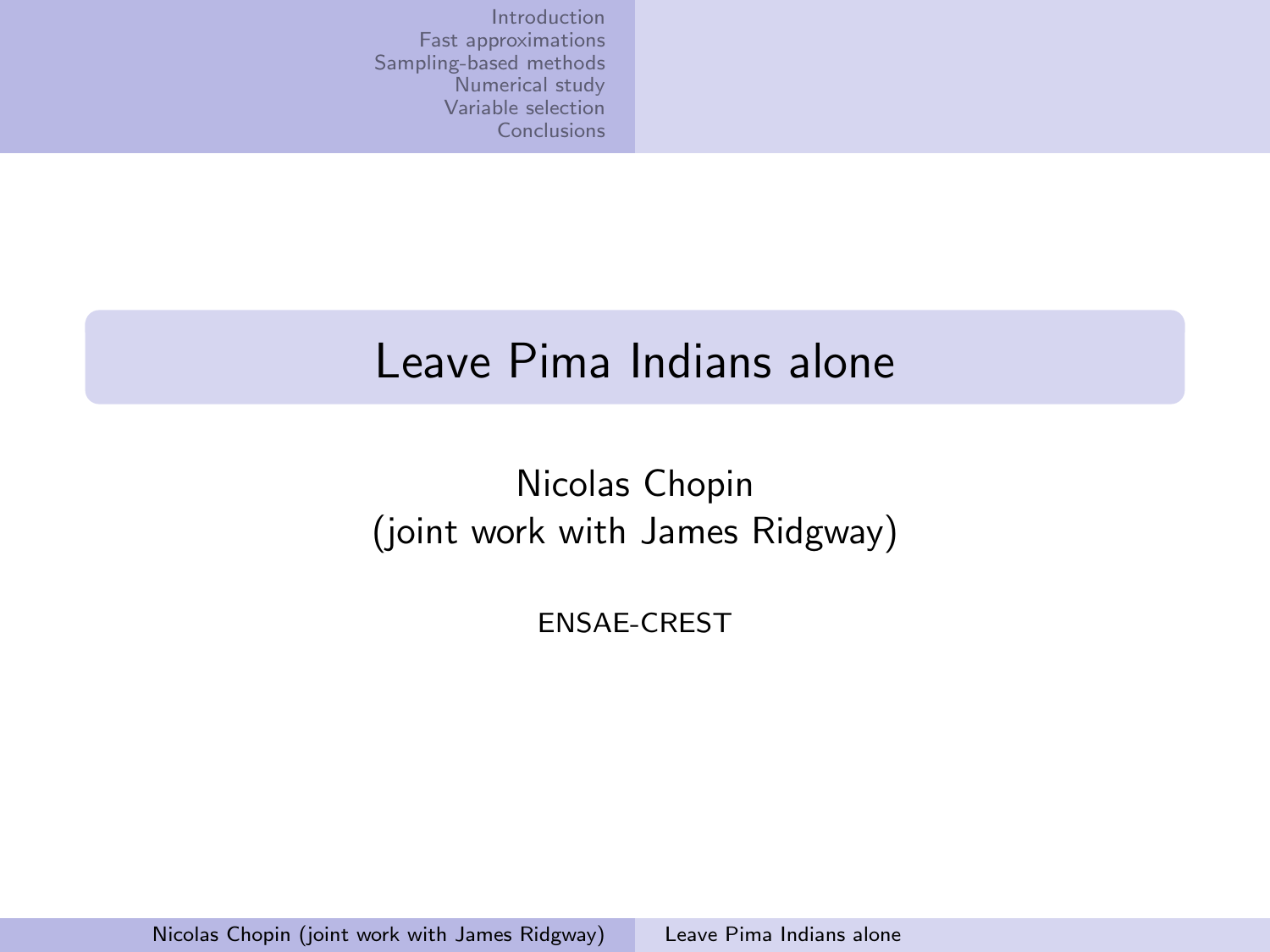### Outline





- 3 [Sampling-based methods](#page-15-0)
- 4 [Numerical study](#page-28-0)
- 5 [Variable selection](#page-44-0)

#### 6 [Conclusions](#page-47-0)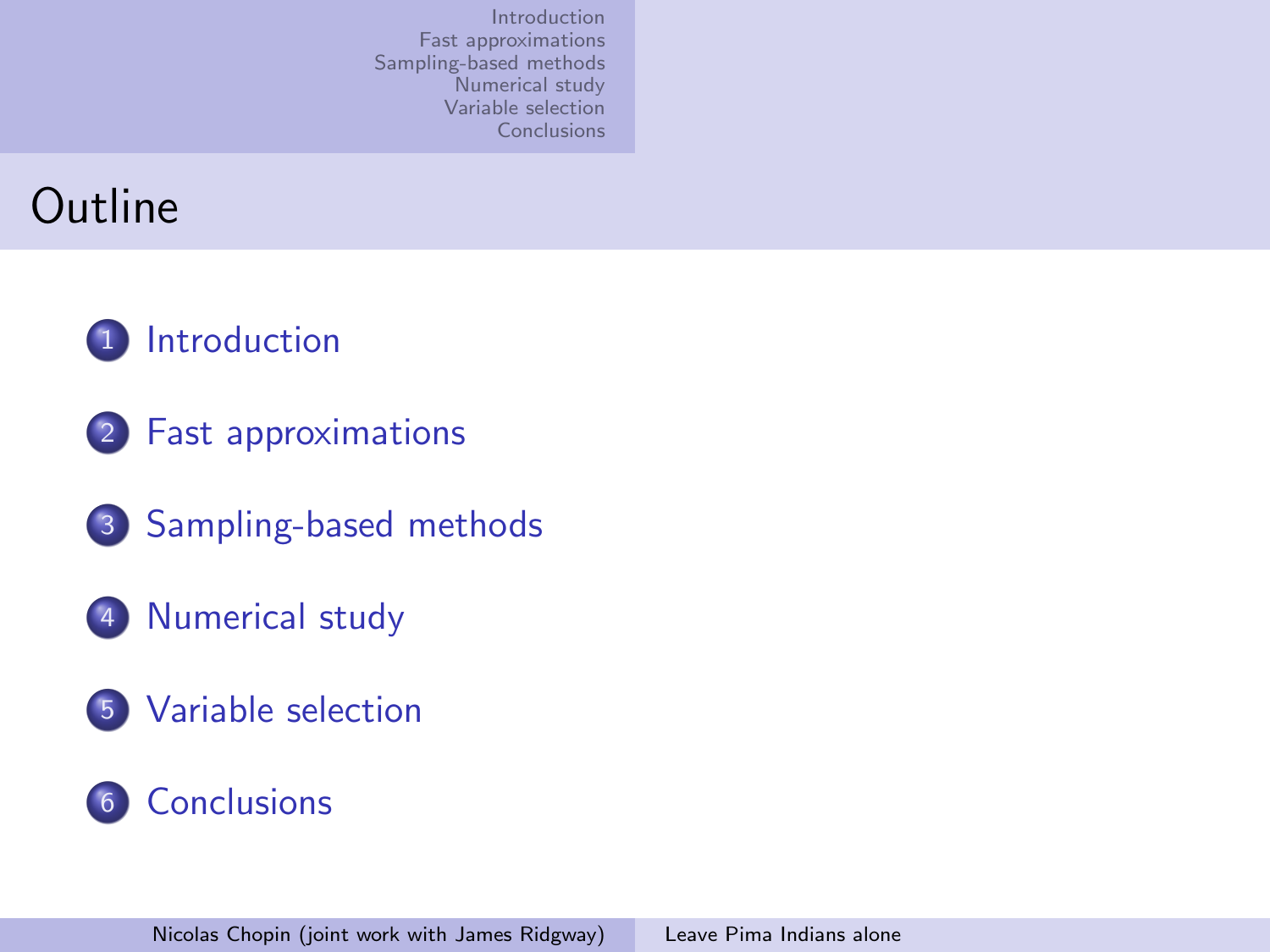### Binary regression models

Models wih data  $y_i \in \{-1, 1\}$ , predictors  $\mathbf{x}_i \in \mathbb{R}^p$ , and likelihood

<span id="page-2-0"></span>
$$
p(\mathcal{D}|\boldsymbol{\beta}) = \prod_{i=1}^{n_{\mathcal{D}}} F(y_i \boldsymbol{\beta}^T \mathbf{x}_i)
$$

where  $F : \mathbb{R} \to [0,1]$  is a CDF.

Common examples:

\n- $$
F = \Phi
$$
 (probit),
\n- $F = L$  (logit), where  $L(z) = 1/(1 + e^{-z})$ .
\n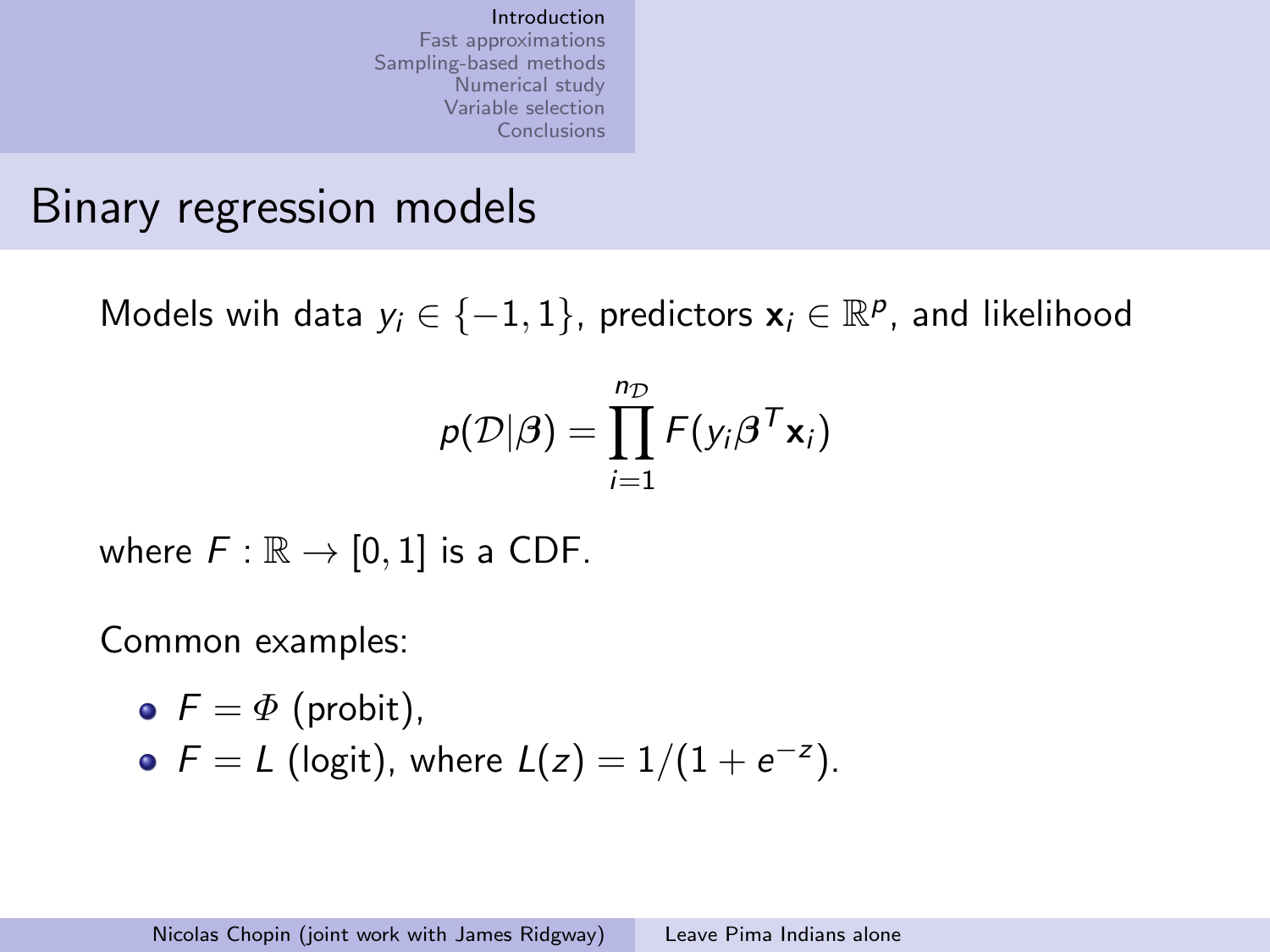#### [Introduction](#page-2-0)

[Fast approximations](#page-10-0) [Sampling-based methods](#page-15-0) [Numerical study](#page-28-0) [Variable selection](#page-44-0) [Conclusions](#page-47-0)

When 
$$
p = 1
$$

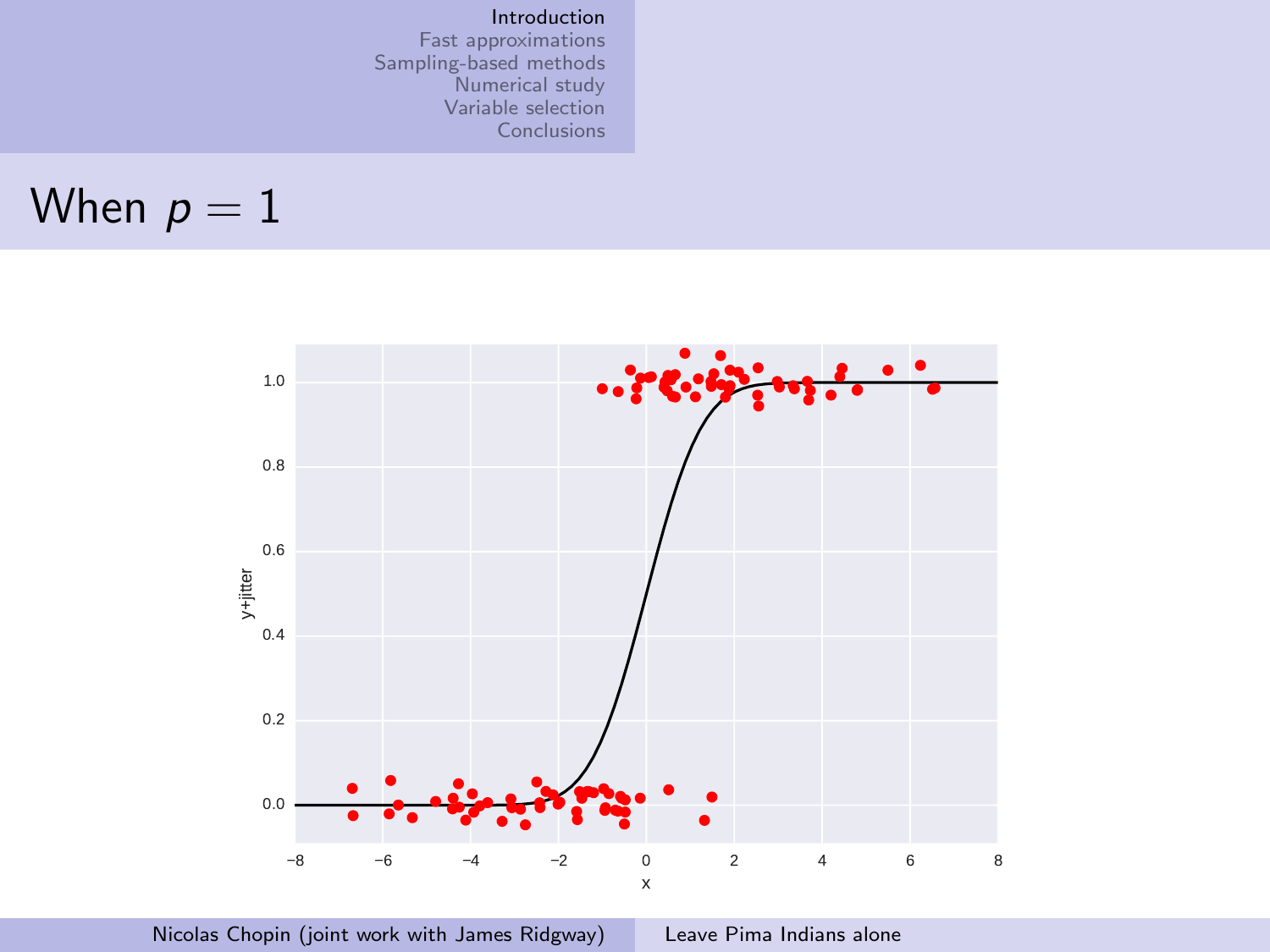#### Connection with classification



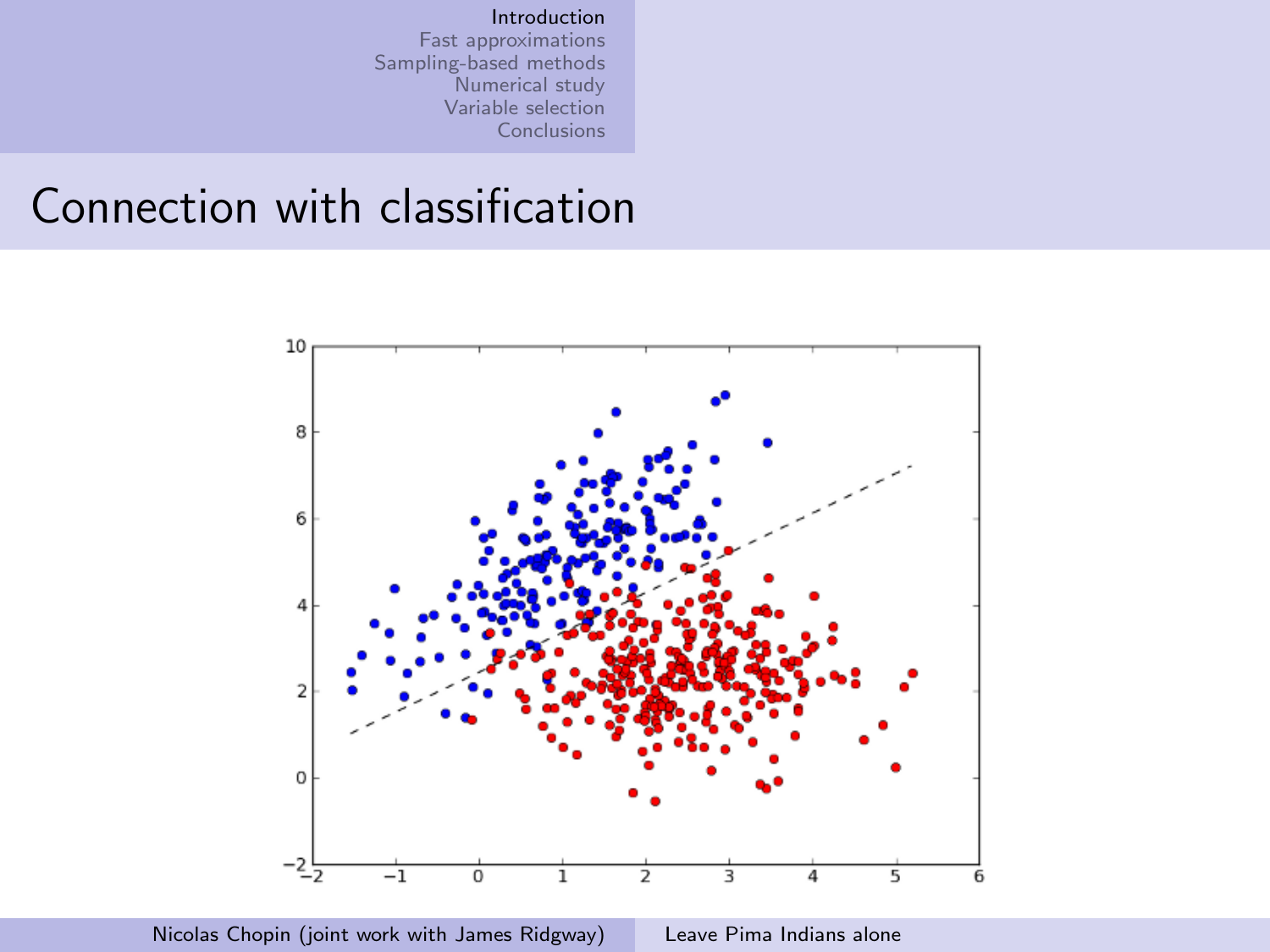### **Properties**

- Unless there is complete separation in the data, the log-likelihood is concave: MLE is uniquely defined.
- One nice way to deal with complete seperation is to add a proper prior, e.g. Gaussian or Cauchy. (Under Gaussian prior, log-post is concave.)
- Good practice is to standardise the predictors before eliciting the prior (Gelman et al, 2008).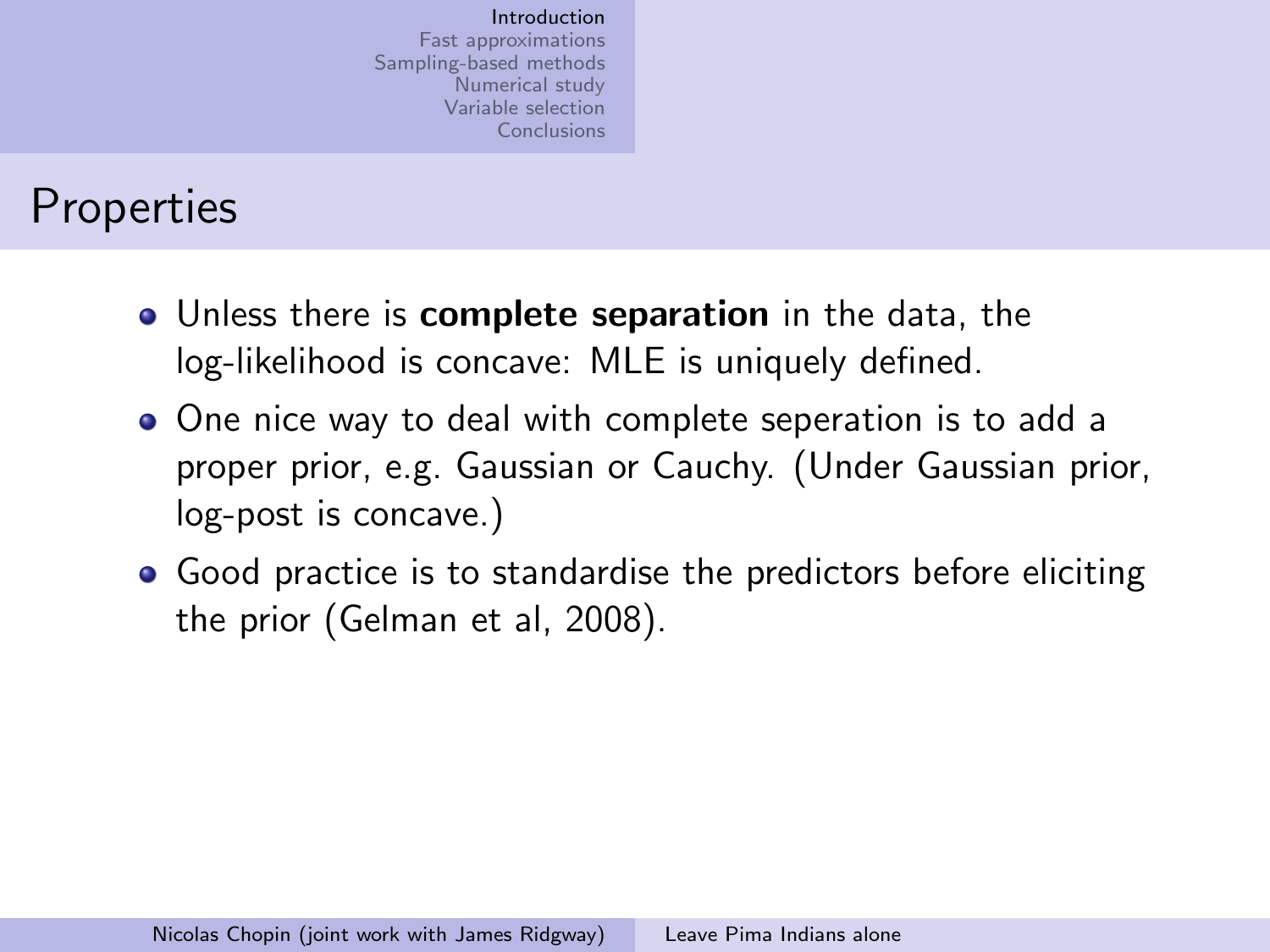# Binary regression in Bayesian Computation papers

- a long chain of papers on Gibbs sampling for different variants of binary regression models (Albert & Chib, 1993; Holmes & Held, 2006; Fruwirth-Schnatter (2009); Gramacy and Polson, 2012; Polson et al, 2013)
- **•** nearly any paper introducing any new **generic** way to compute a posterior includes a binary regression example:
	- SMC: C (2002), Del Moral et al (2006)
	- HMC and variants: Neal (2010), Shahbaba & Neal (2011), Girolami & Calderhead (2011)
	- NUTS: Hoffman and Gelman (2013)
	- nested sampling: C & Robert (2007)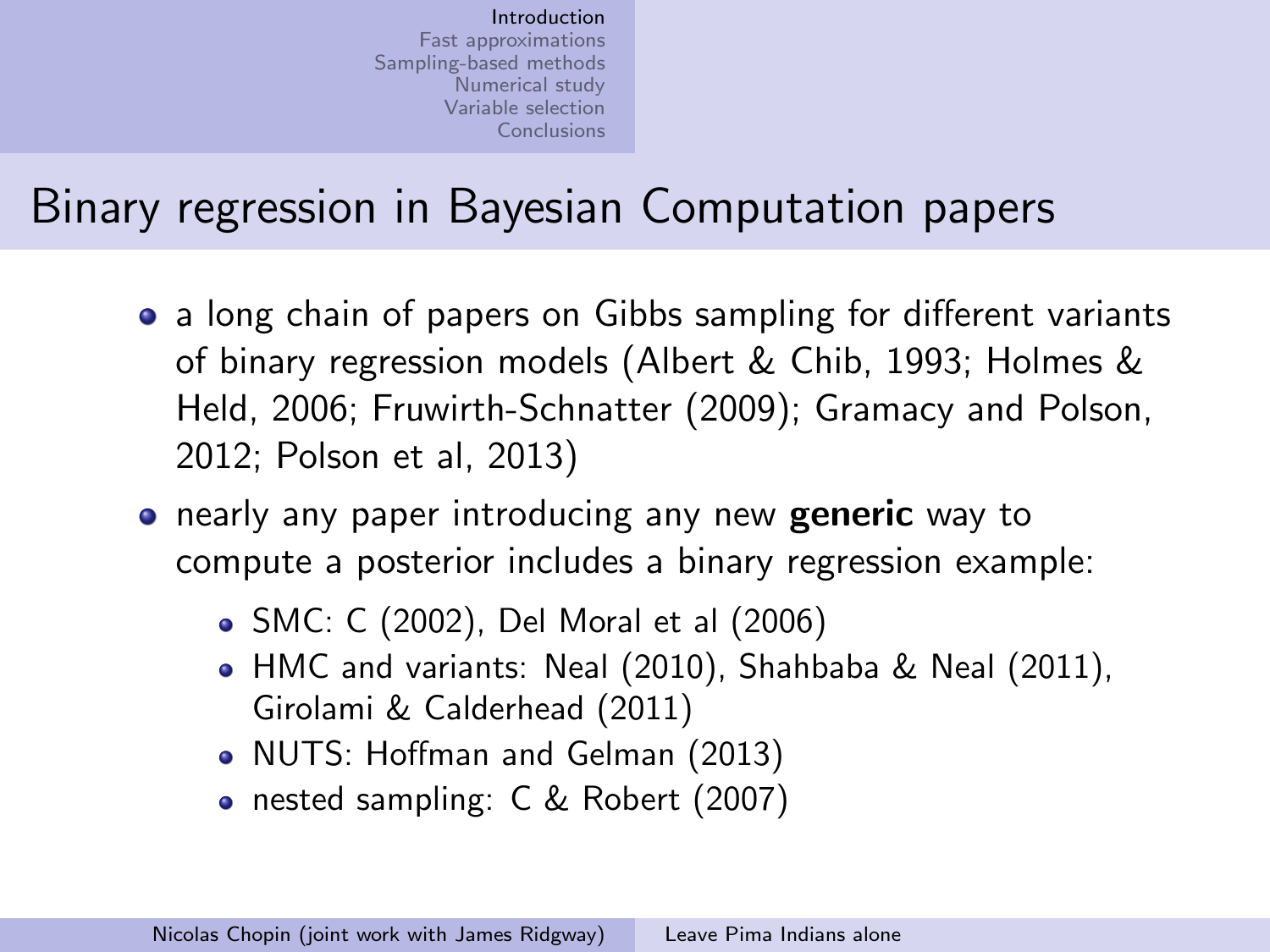### **Questions**

- **1** Does it make sense to promote binary regression as a benchmark for Bayesian computation? (see similar practice in optimisation)
- 2 In practice, which method one should use???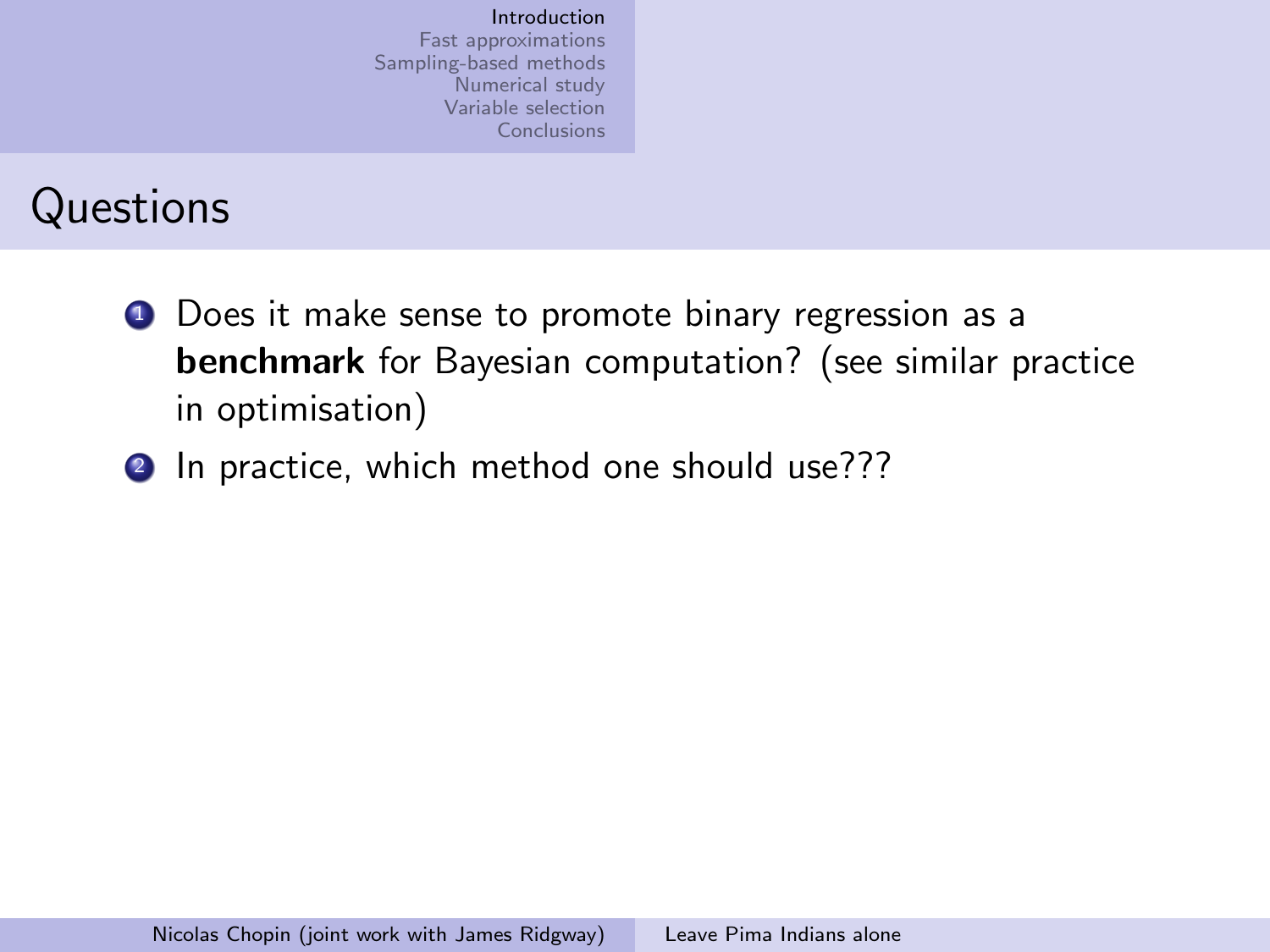# Plan

**1** review of fast approximation schemes:

- Laplace (and variants)
- $E$
- Variational Bayes? (see Consonni & Marin, 2007)
- 2 review of sampling-based approaches:
	- importance sampling
	- MCMC (Gibbs, RWHM)
	- HMC (and variants)
	- SMC
- <sup>3</sup> Discussion and comparison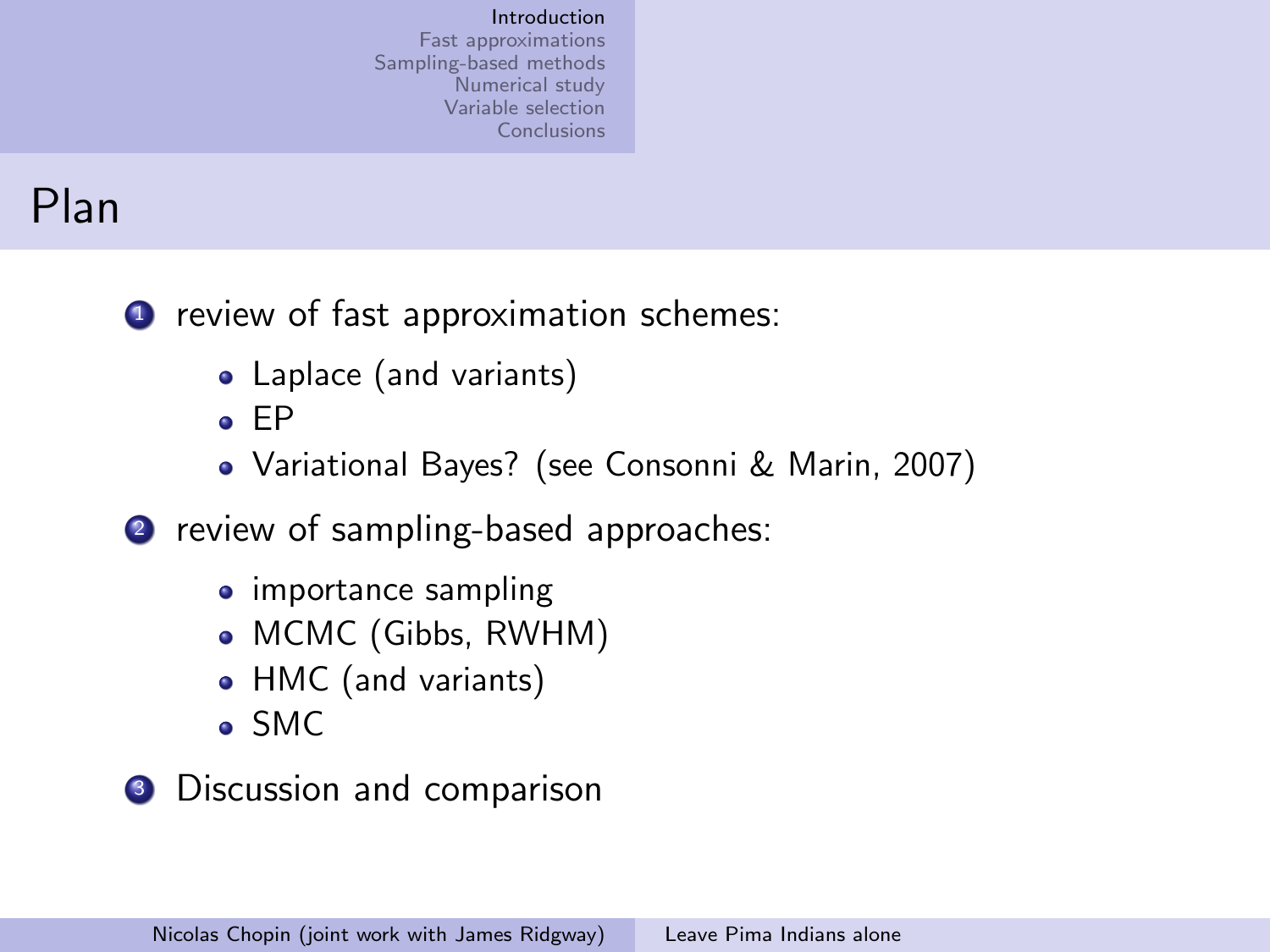### Considered scenarios

- Model: probit and logit.
- prior: Gaussian and Cauchy (predictors are standardised).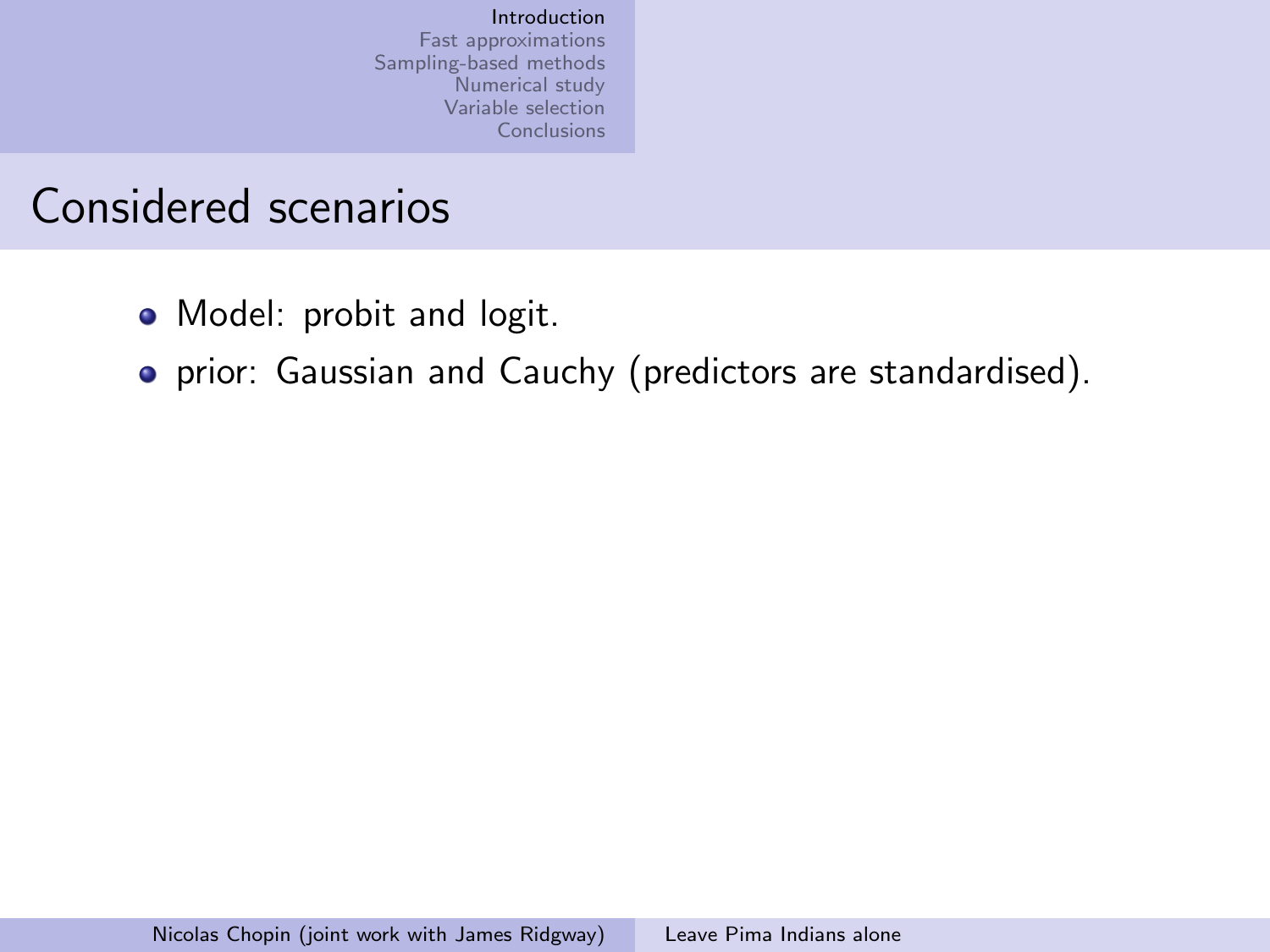### Laplace

Based on a second order Taylor expansion of the log posterior:

$$
\log p(\boldsymbol{\beta}|\mathcal{D}) \approx \log p(\boldsymbol{\beta}_{\text{MAP}}|\mathcal{D}) - \frac{1}{2}\left(\boldsymbol{\beta}-\boldsymbol{\beta}_{\text{MAP}}\right)^T\mathbf{Q}\left(\boldsymbol{\beta}-\boldsymbol{\beta}_{\text{MAP}}\right)
$$

where Q is minus the Hessian of log  $p(\beta|\mathcal{D})$  at  $\beta = \beta_{MAP}$ .

Exponentiate to get a Gaussian approximation of the posterior. In practice, use Newton-Raphson to obtain  $\beta_{\text{MAP}}$  and Q.

<span id="page-10-0"></span>Very fast. May not converge if  $p$  is very large.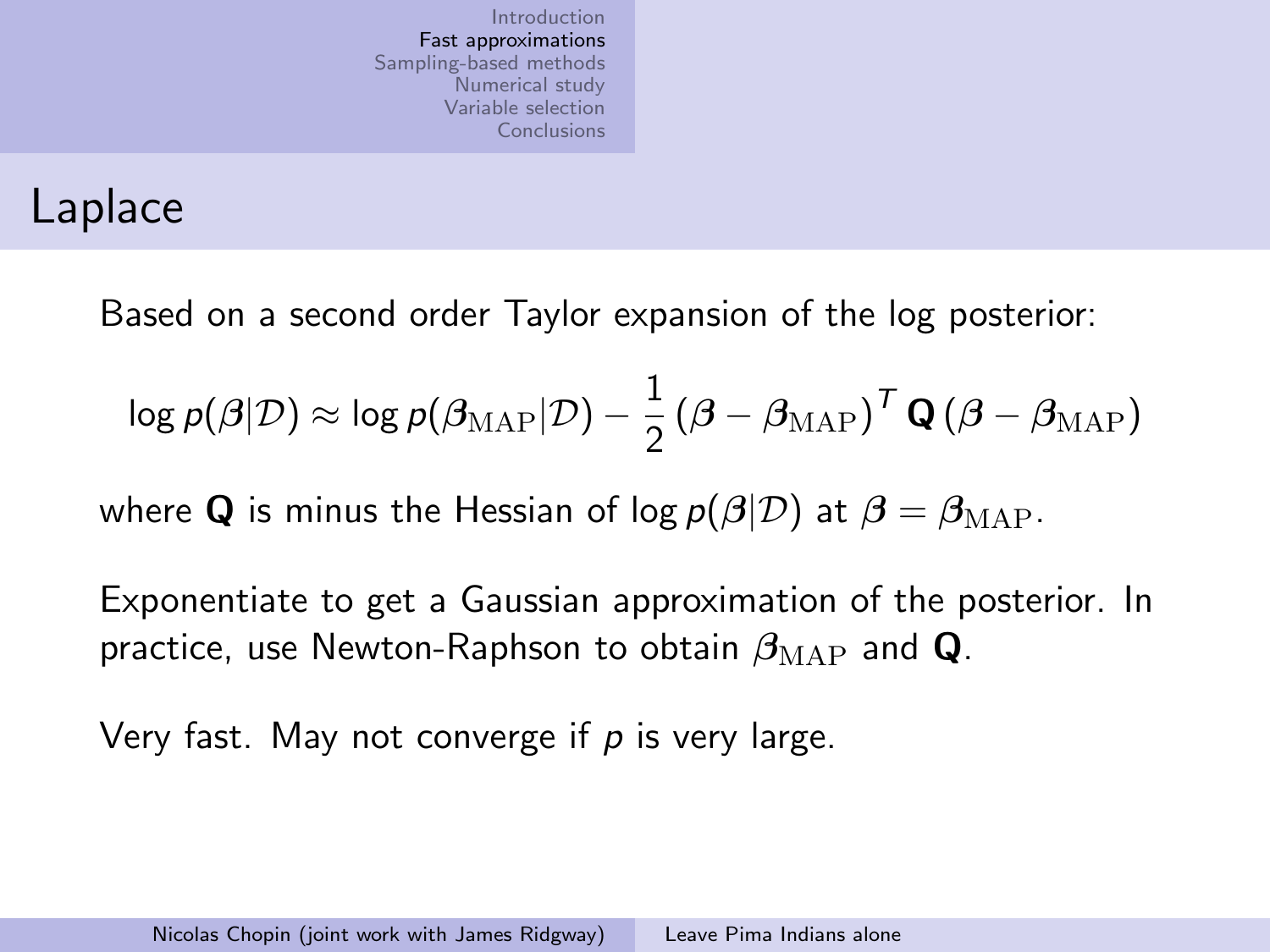Impoved Laplace

For each marginal:

$$
p(\beta_j | \mathcal{D}) \propto \frac{p(\boldsymbol{\beta})p(\mathcal{D} | \boldsymbol{\beta})}{p(\boldsymbol{\beta}_{-j} | \beta_j, \mathcal{D})}
$$

Choose a fine grid of  $\beta_i$  values; for each  $\beta_i$  value, compute a Laplace approximation of  $p(\beta_{-j}|\beta_j,\mathcal{D}).$ 

Note: more expensive, connection with INLA.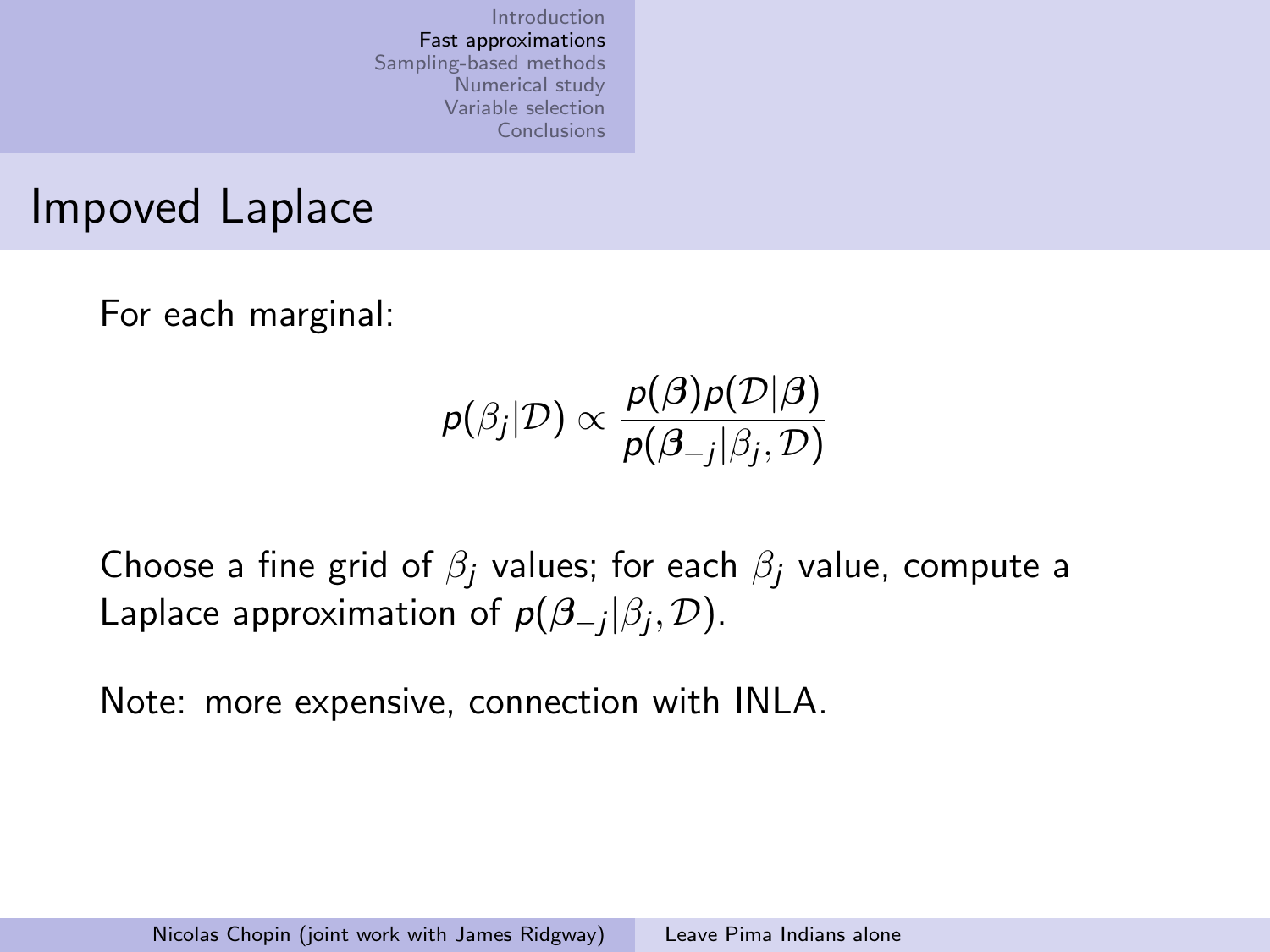# EM-Laplace

For a Student prior, Gelman et al (2008) derive an approximate EM scheme based on

$$
\beta_j|\sigma_j^2 \sim \mathrm{N}_1(0,\sigma_j^2), \quad \sigma_j^2 \sim \mathrm{Inv-Gamma}(\nu/2, s_j \nu/2)
$$

However, we will observe in our simulations that Laplace still works well for such a prior.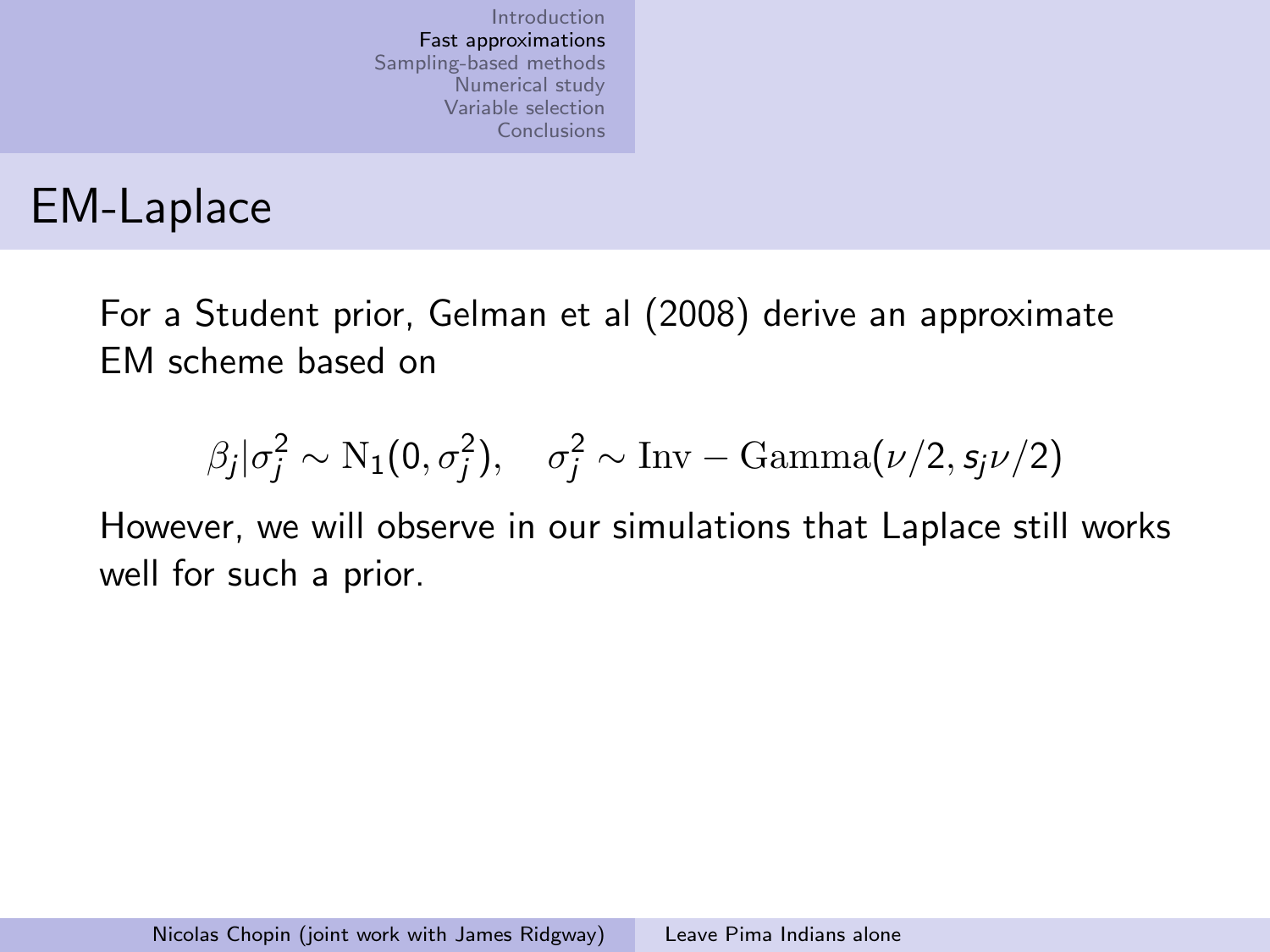### Expectation Propagation

From the following decomposition:

$$
p(\boldsymbol{\beta}|\mathcal{D}) = \frac{1}{p(\mathcal{D})} \prod_{i=0}^{n_{\mathcal{D}}} l_i(\boldsymbol{\beta}), \quad l_i(\boldsymbol{\beta}) = F(y_i \boldsymbol{\beta}^T \mathbf{x}_i) \text{ for } i \geq 1,
$$

and  $l_0$  is prior, EP computes iteratively a parametric approximation of the posterior with the same structure:

$$
q_{\text{EP}}(\boldsymbol{\beta}) = \prod_{i=0}^{n_{\mathcal{D}}} \frac{1}{Z_i} q_i(\boldsymbol{\beta}).
$$

Taking  $q_i$  to be an unnormalised Gaussian density

$$
q_i(\boldsymbol{\beta}) = \exp\left\{-\frac{1}{2}\boldsymbol{\beta}^T\mathbf{Q}_i\boldsymbol{\beta} + \boldsymbol{\beta}^T\mathbf{r}_i\right\},\,
$$

 $q_{\text{en}}$  is a Gaussian with parameters  $\Omega$  =  $\Box$ n Leave Pima Indians alone  $r = \sum_{n}$ . Nicolas Chopin (joint work with James Ridgway)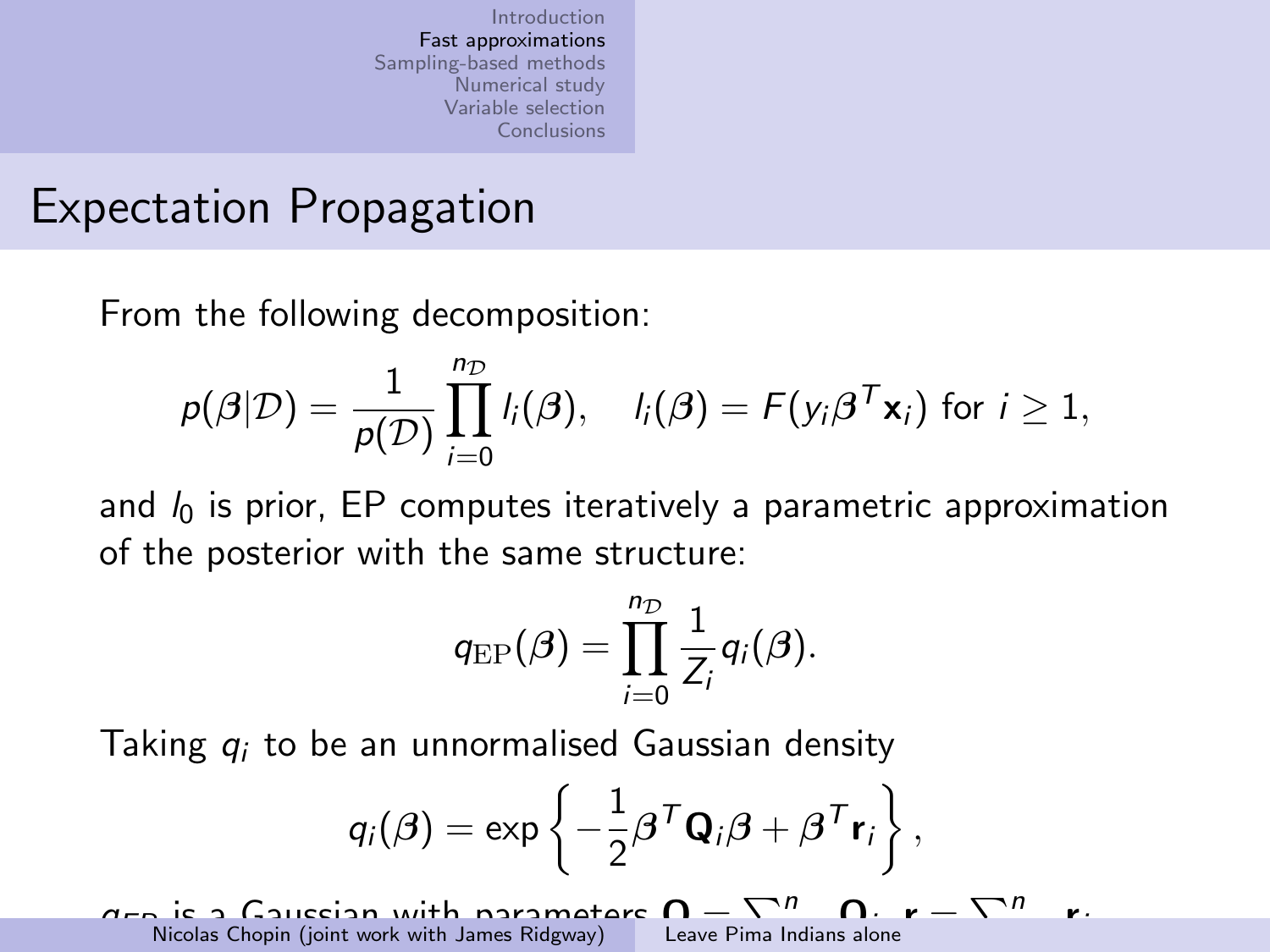### EP site update

Update each 'site' in turn: update  $q_i$ , while keeping  $q_j$ ,  $j\neq i$  fixed, by minimising the Kullback-Leibler divergence between

$$
h(\boldsymbol{\beta}) \propto l_i(\boldsymbol{\beta}) \prod_{j \neq i} q_j(\boldsymbol{\beta})
$$

and  $q(\beta) \propto \prod_j q_j$ .

Thanks to nice properties of exponential families, this boils to match the moments of  $h$  and  $q$ .

In binary regression, these site updates lead to explicit expressions (probit) or one-dimensional integrals that are easy to approximate accurately (logit).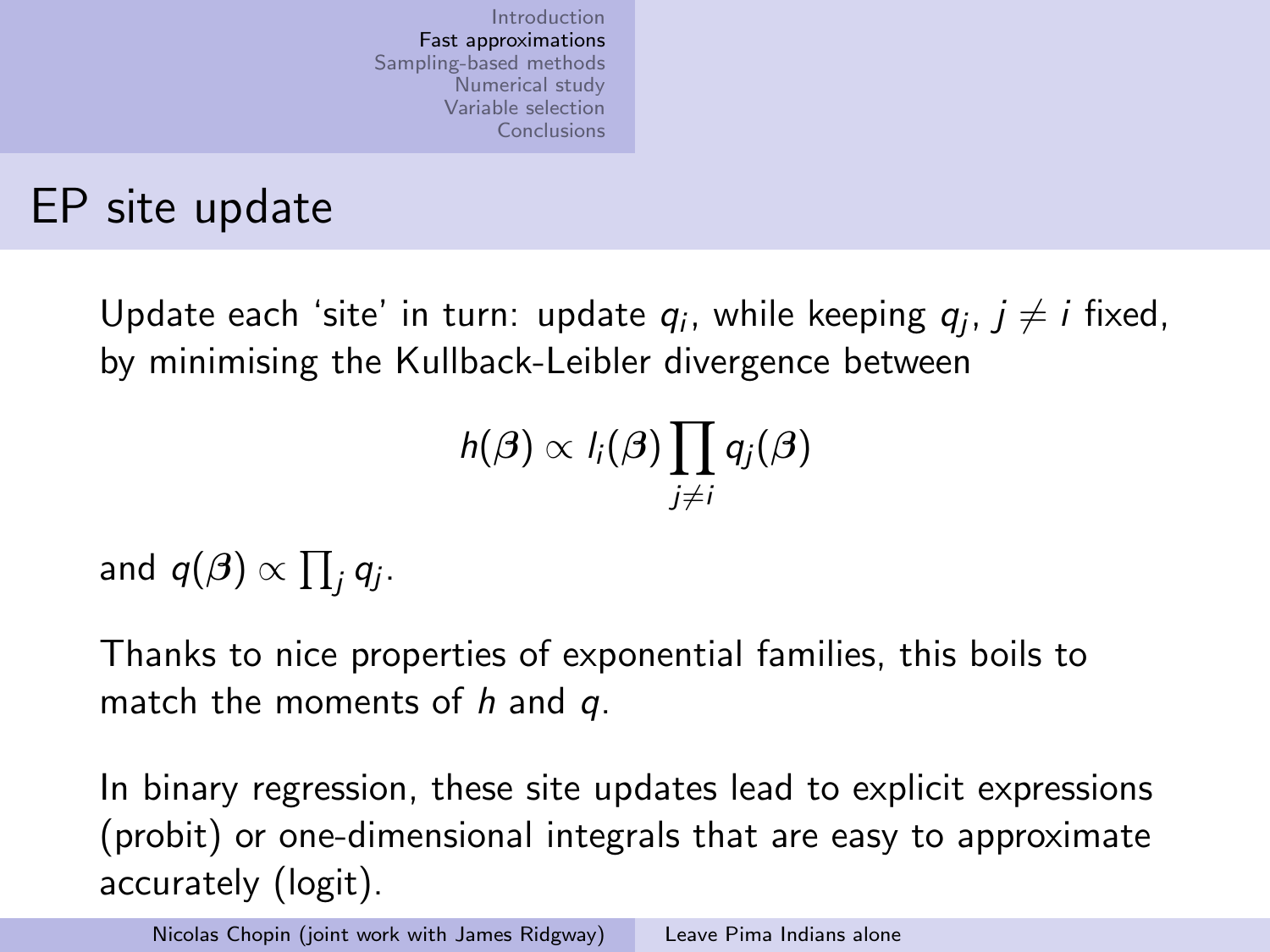### General remarks

• Since the approximation methods covered in the previous section are faster by orders of magnitude than sampling-based methods, we will assume that a Gaussian approximation  $q(\beta)$ (from Laplace or EP) has been computed in a preliminary step.

<span id="page-15-0"></span>Complexity: Laplace is  $O(n_D + p^3)$ , EP is  $O(n_D p^3)$ .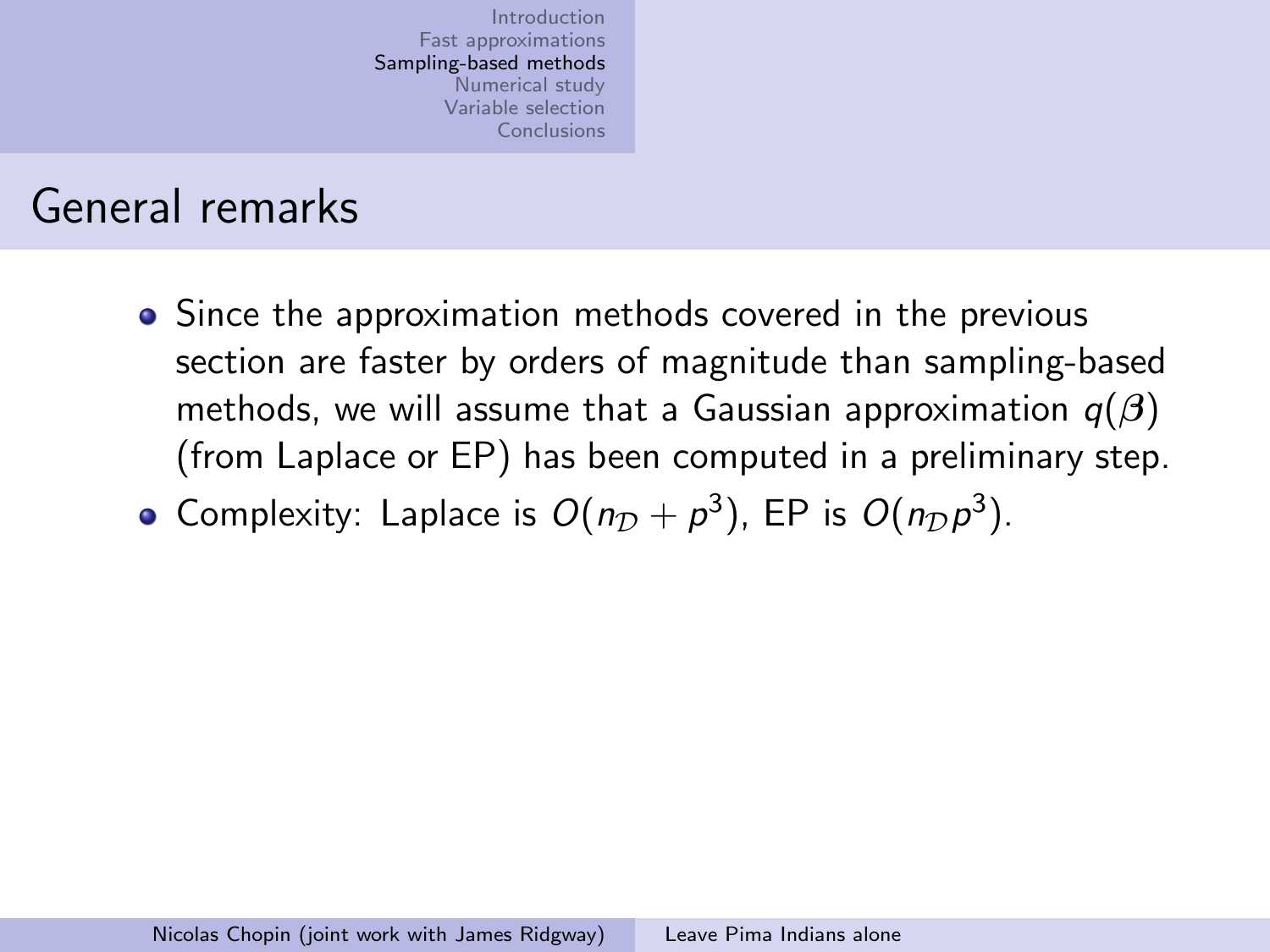#### Importance sampling

Proposal  $q$  set to some Gaussian approx of the posterior. Then to approximate  $p(\mathcal{D})$ , generate  $\beta_1, \ldots, \beta_N \sim q$ , compute

$$
Z_N = \frac{1}{N} \sum_{n=1}^N w(\beta_n), \quad w(\beta) := \frac{p(\beta)p(\mathcal{D}|\beta)}{q(\beta)}
$$

and to approximate the posterior expectation of  $\varphi$ , compute

$$
\varphi_N = \frac{\sum_{n=1}^N w(\beta_n)\varphi(\beta_n)}{\sum_{n=1}^N w(\beta_n)}.
$$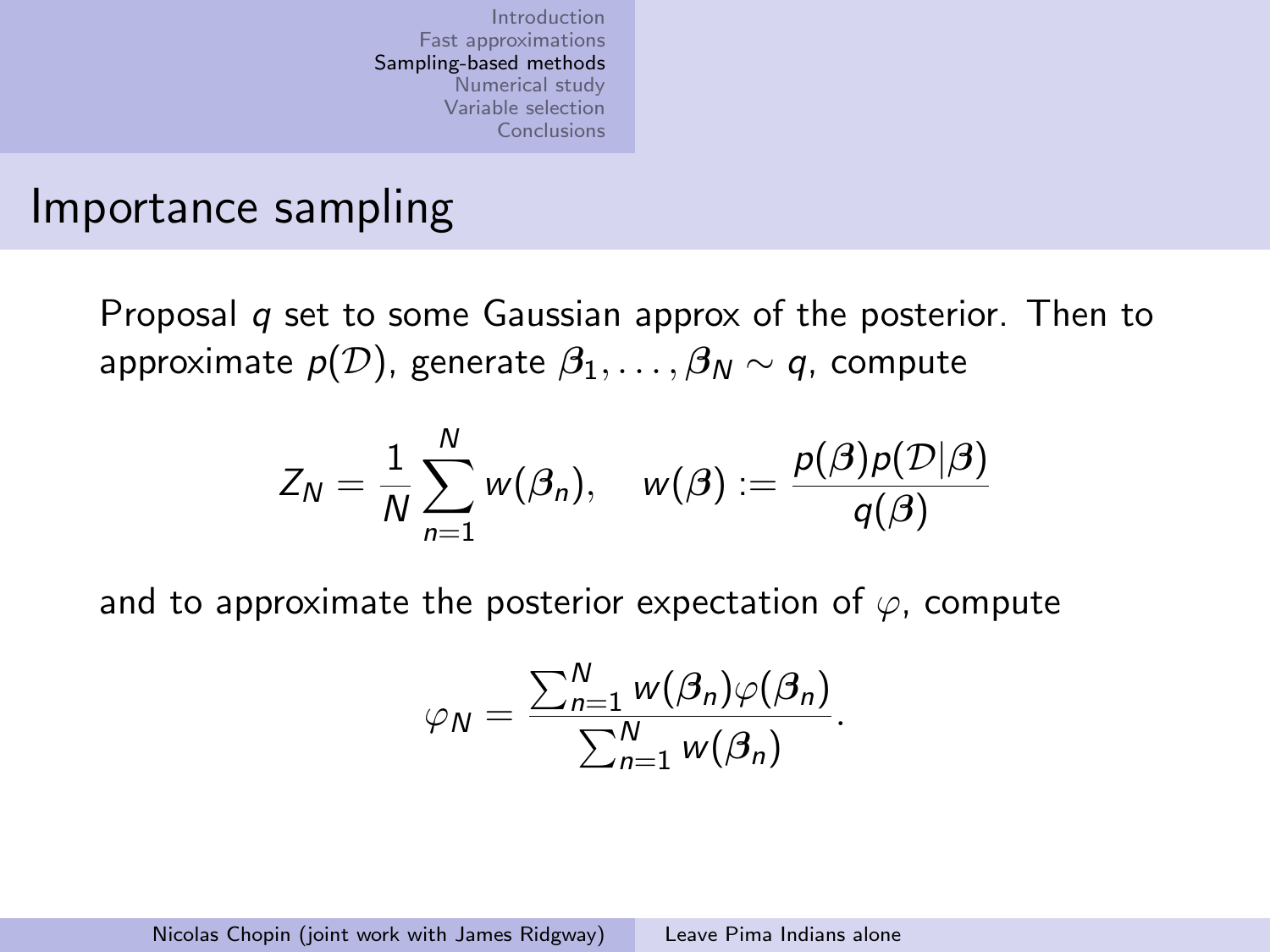### IS pros and cons

Pros:

- **•** simple, generic
- embarassingly parallel
- approximates the marginal likelihood at no extra cost
- IID sampling: MC error is easy to assess
- can plug in QMC points

Cons:

 $\bullet$  ESS may collapse when p is large.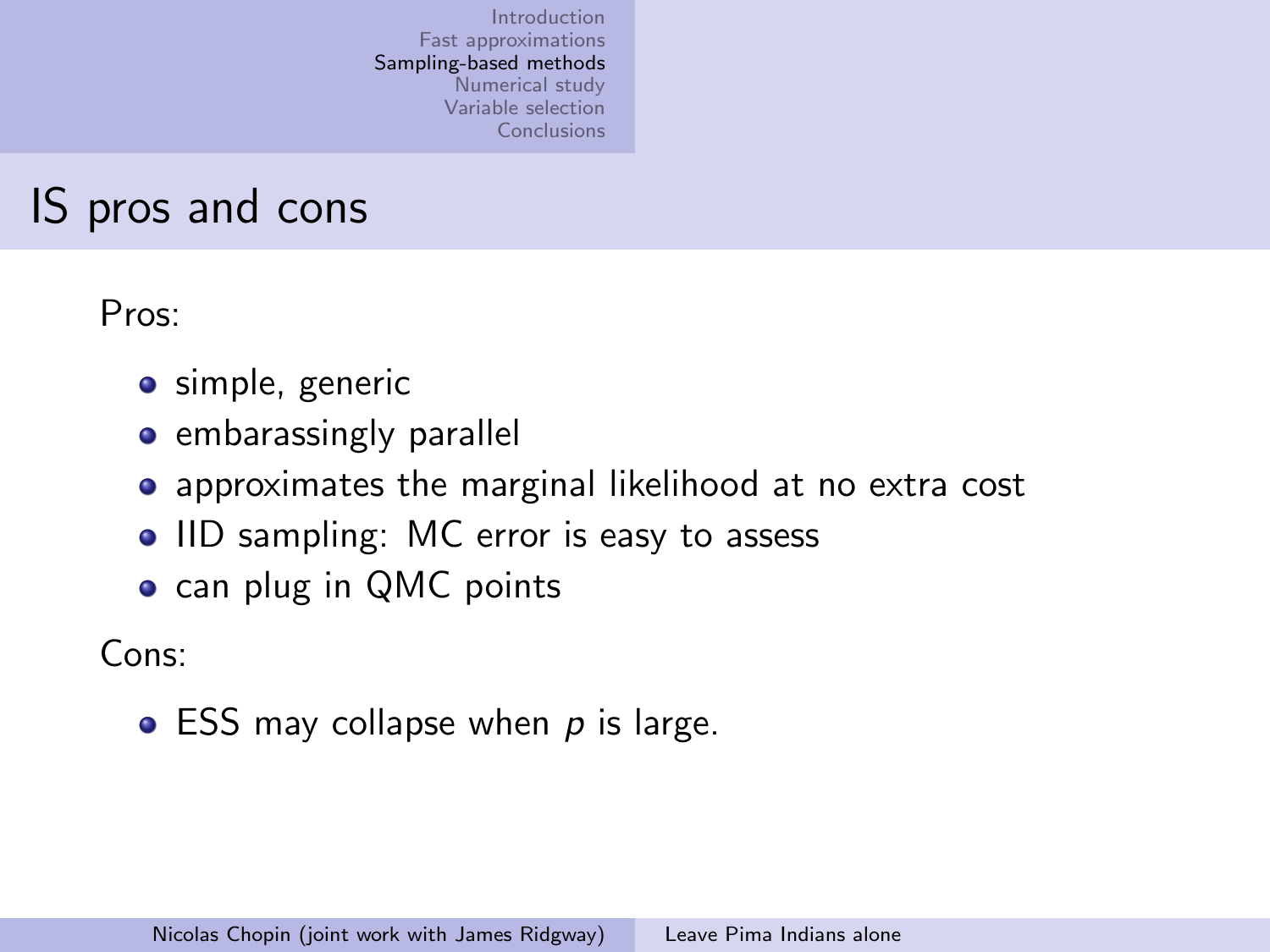# MCMC general remarks

The following points

- choice of starting point
- MCMC convergence assessment

are not big issues for binary regression models.

More important issues for us are:

- **o** chain autocorrelations
- difficulty to parallelise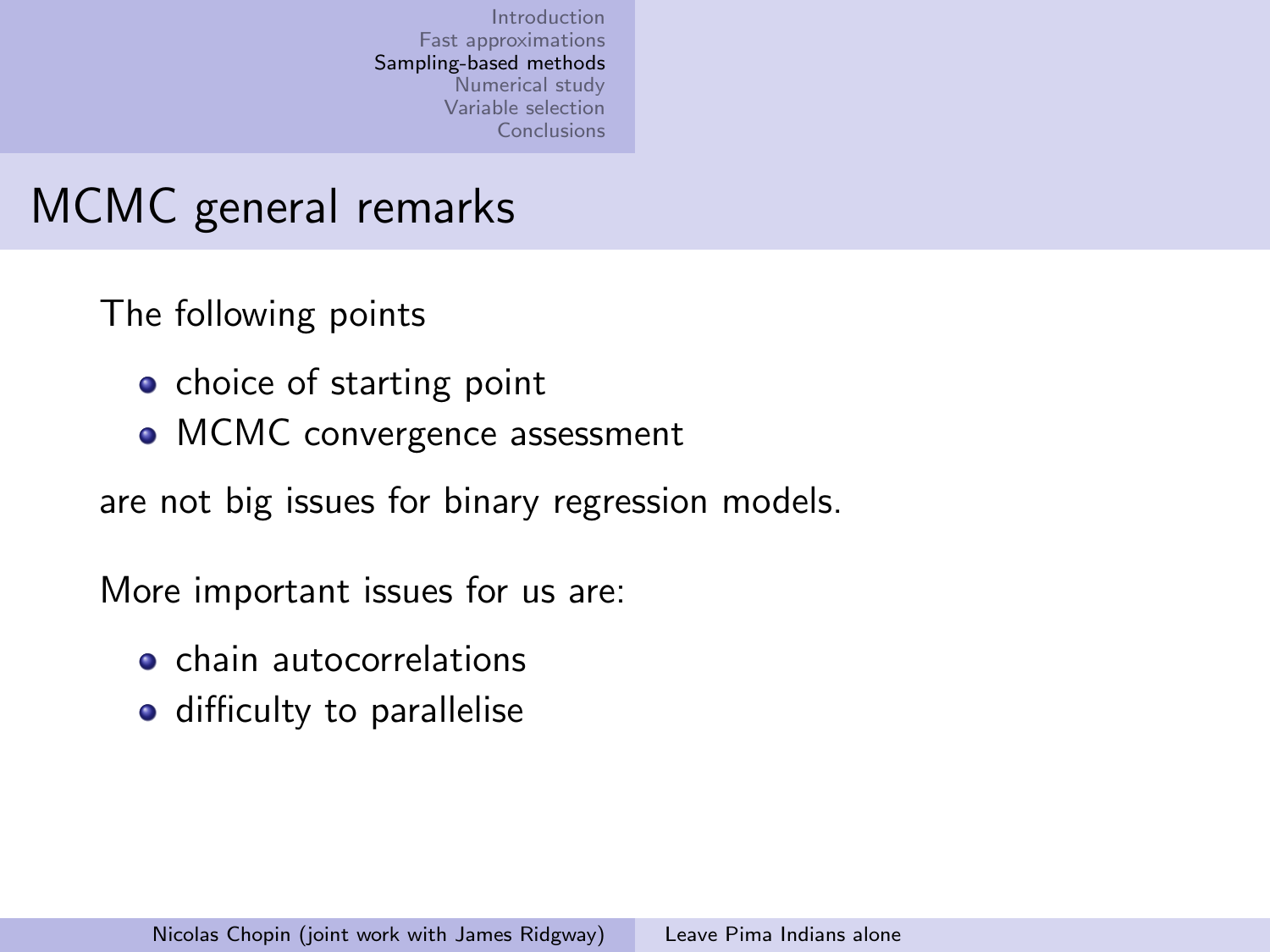### Gibbs

Well-known, based on data augmentation:

$$
z_i = \boldsymbol{\beta}^T \mathbf{x}_i + \epsilon_i
$$

$$
y_i = \text{sgn}(z_i)
$$

then sample iteratively (probit/Gaussian case):

- $\theta$   $\beta$ |z (regression posterior, tractable)
- 2  $z/\beta$ , y (product of truncated Gaussians)

Gibbs is particularly **not generic**: any change in the prior of  $F$ requires deriving a new algorithm. This can also change the complexity (e.g. from  $\mathcal{O}(p^2)$  to  $\mathcal{O}(p^3)$  when using a Student prior).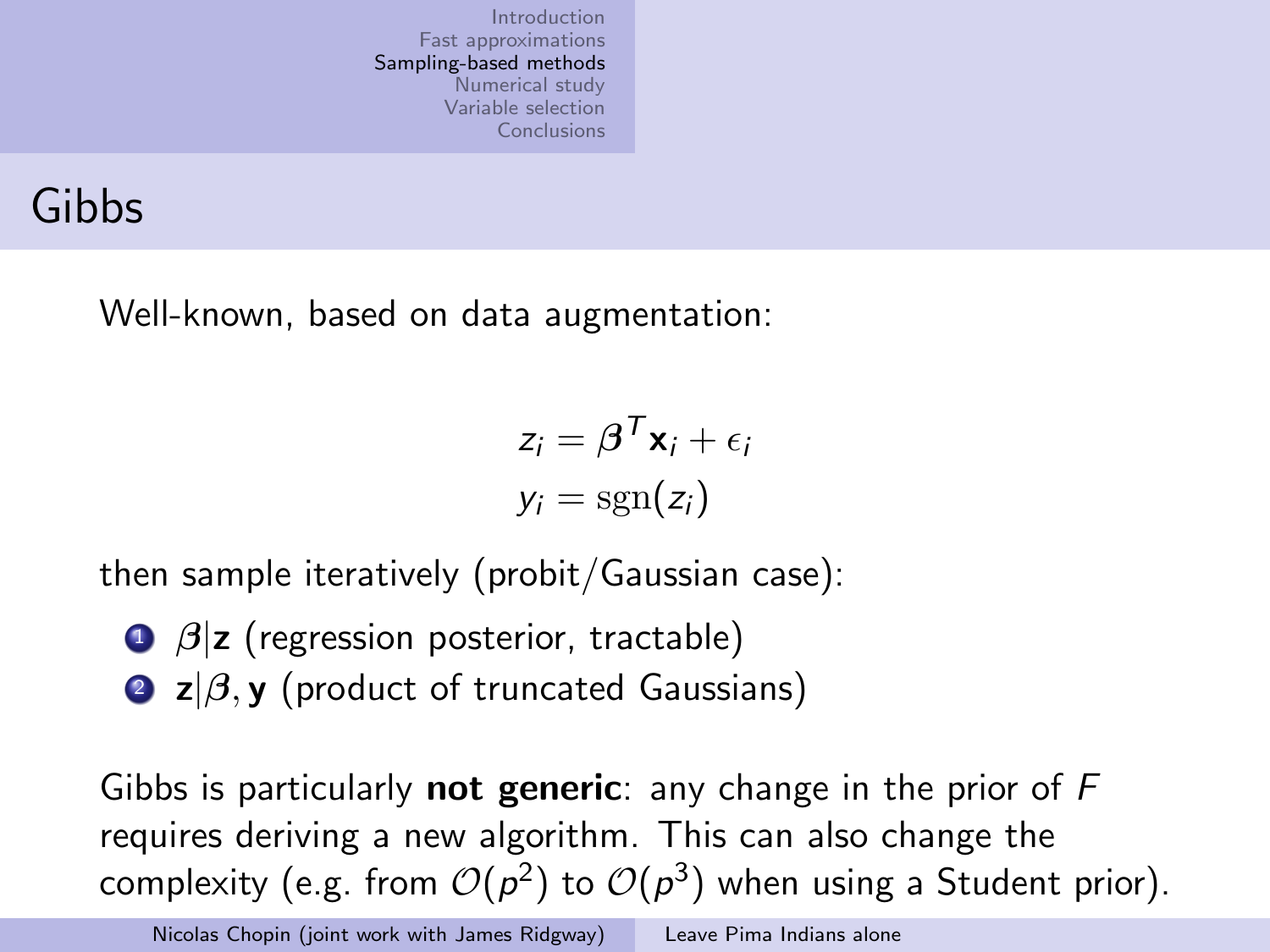### Random walk Metropolis-Hastings

#### One iteration of RWMH

Input:  $\beta$ 

Output:  $\beta'$ 

- 1. Sample  $\beta^* \sim N_\rho(\beta, \Sigma)$
- 2. With probability  $1 \wedge r$ .

$$
r = \frac{p(\beta^{\star})p(\mathcal{D}|\beta^{\star})}{p(\beta)p(\mathcal{D}|\beta)},
$$

set  $\beta'=\beta^\star$ ; otherwise set  $\beta'=\beta$ 

In practice, choose  $\Sigma$  as some fraction of  $\Sigma_a$ .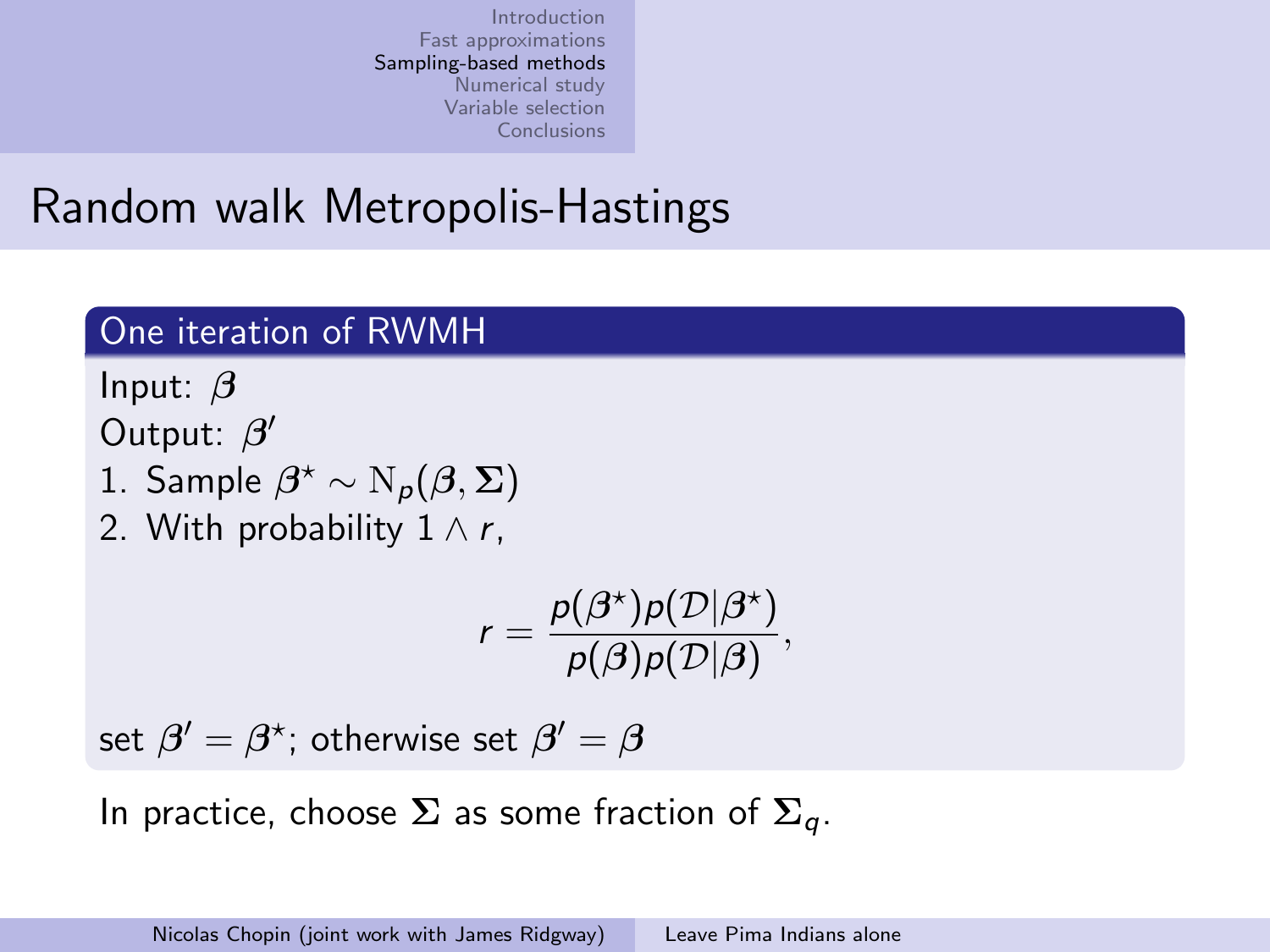## HMC

Consider  $(\beta,\alpha)$ ,  $\beta\sim\rho(\beta|\mathcal{D})$ ,  $\alpha\sim \mathcal{N}_\rho(0,\mathcal{M}^{-1})$ , with joint un-normalised density exp { $-H(\beta, \alpha)$ },

$$
H(\boldsymbol{\beta},\boldsymbol{\alpha})=E(\boldsymbol{\beta})+\frac{1}{2}\boldsymbol{\alpha}^T\mathbf{M}\boldsymbol{\alpha},\quad E(\boldsymbol{\beta})=-\log\left\{p(\boldsymbol{\beta})p(\mathcal{D}|\boldsymbol{\beta})\right\}.
$$

The physical interpretation of HMC is that of a particle at position  $\beta$ , with velocity  $\alpha$ , potential energy  $E(\beta)$ , kinetic energy  $\frac{1}{2}\alpha^\mathcal{T} M \alpha$ , and thus total energy given by  $H(\beta,\alpha)$ . The particle is expected to follow a trajectory such that  $H(\beta,\alpha)$  remains constant over time.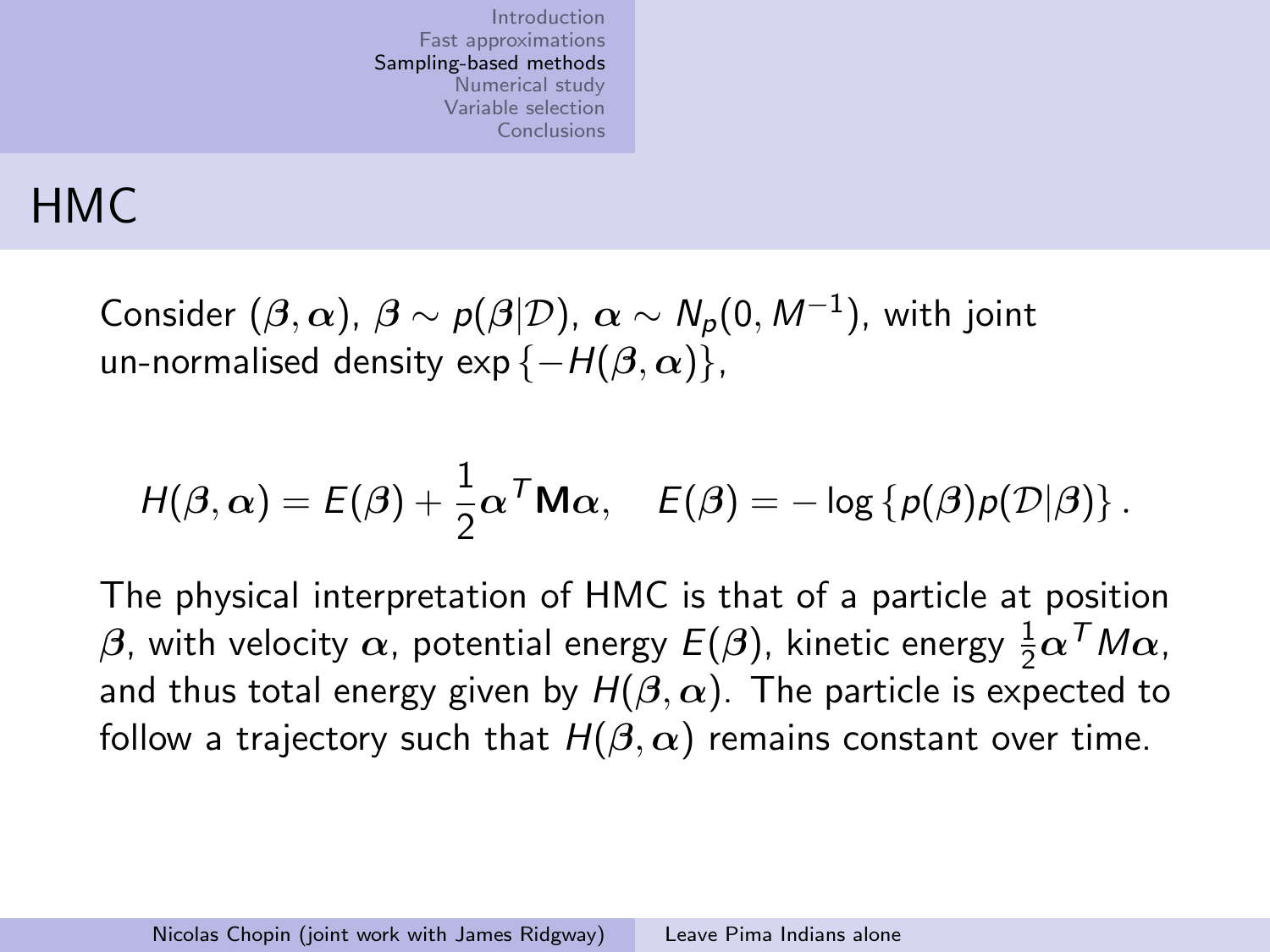### HMC iteration

#### One iteration of HMC

Input:  $\beta$ 

Output:  $\beta'$ 

1. Sample momentum  $\alpha \sim N_p(0, M)$ .

2. Perform  $L$  leap-frog steps, starting from  $(\boldsymbol{\beta},\boldsymbol{\alpha})$ ; call  $(\boldsymbol{\beta}^\star,\boldsymbol{\alpha}^\star)$ the final position.

3. With probability  $1 \wedge r$ ,  $r = \exp \{H(\beta, \alpha) - H(\beta^{\star}, \alpha^{\star})\}$  set  $\boldsymbol{\beta}'=\boldsymbol{\beta}^\star$ ; otherwise set  $\boldsymbol{\beta}'=\boldsymbol{\beta}.$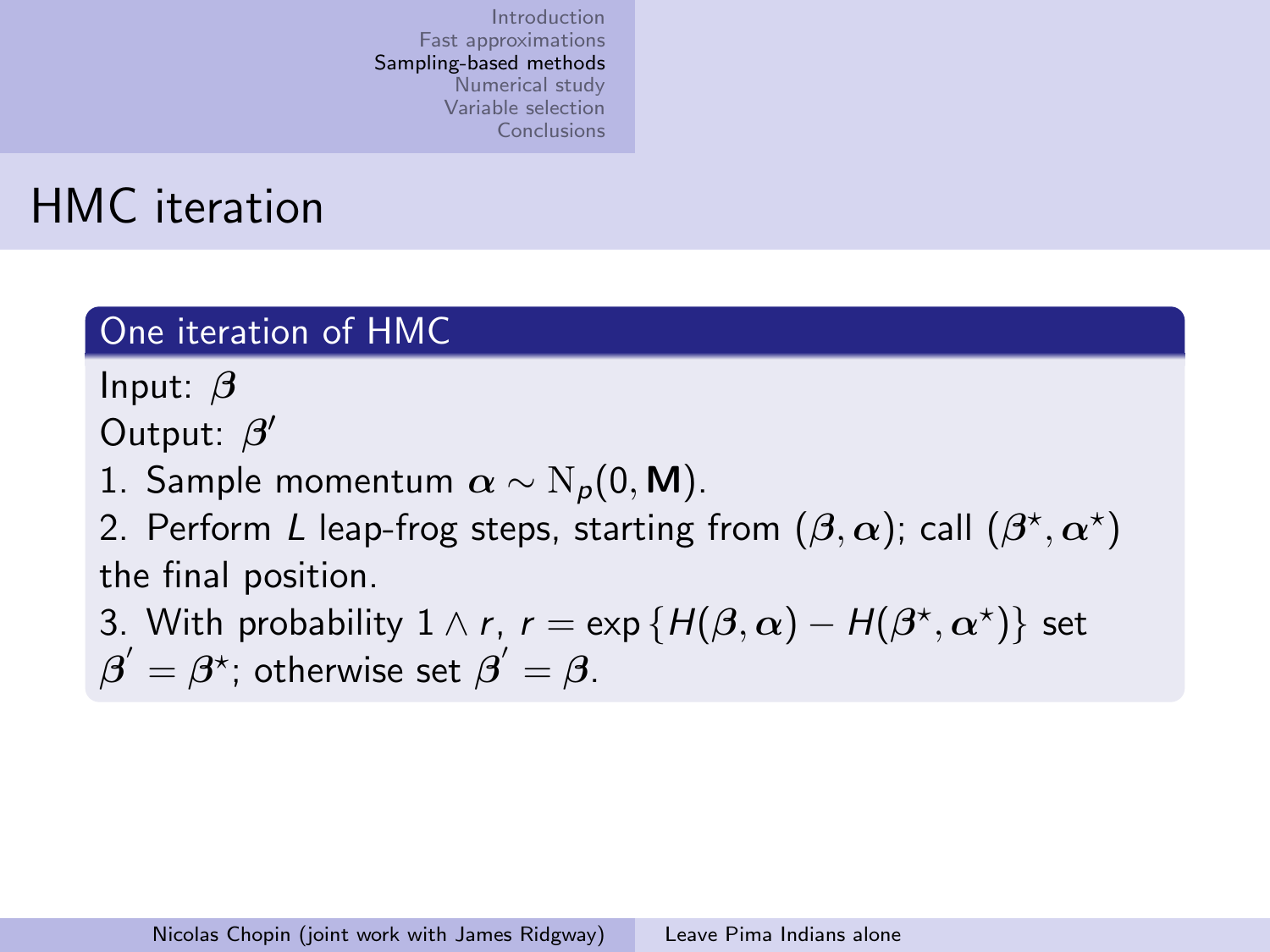### Leapfrog step

#### Leapfrog step

Input:  $(\beta, \alpha)$ Output:  $(\beta_1, \alpha_1)$ 1.  $\alpha_{1/2} \leftarrow \alpha - \frac{\epsilon}{2} \nabla_{\boldsymbol{\beta}} E(\boldsymbol{\beta})$ 2.  $\beta_1 \leftarrow \beta + \epsilon \alpha_{1/2}$ 3.  $\alpha_1 \leftarrow \alpha_{1/2} - \frac{1}{2} \nabla_{\beta} E(\beta_1)$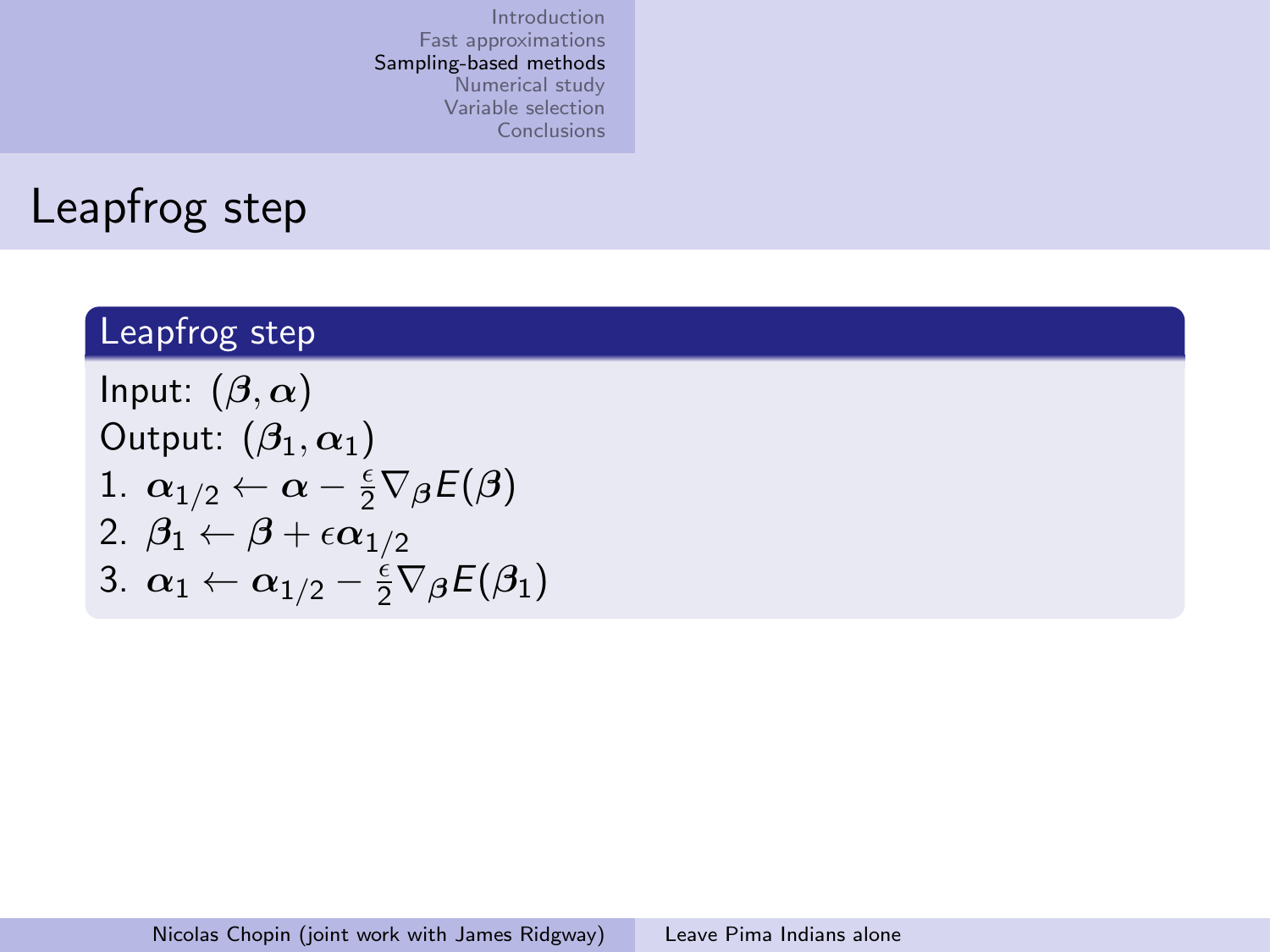### HMC variants

- Riemanian HMC (Girolami and Calderhead, 2011): simply too expensive
- NUTS (No U-Turn Sampler, Hoffman & Gelman, 2013): HMC with on-the-fly calibration of L and  $\epsilon$ . Included in our comparisons.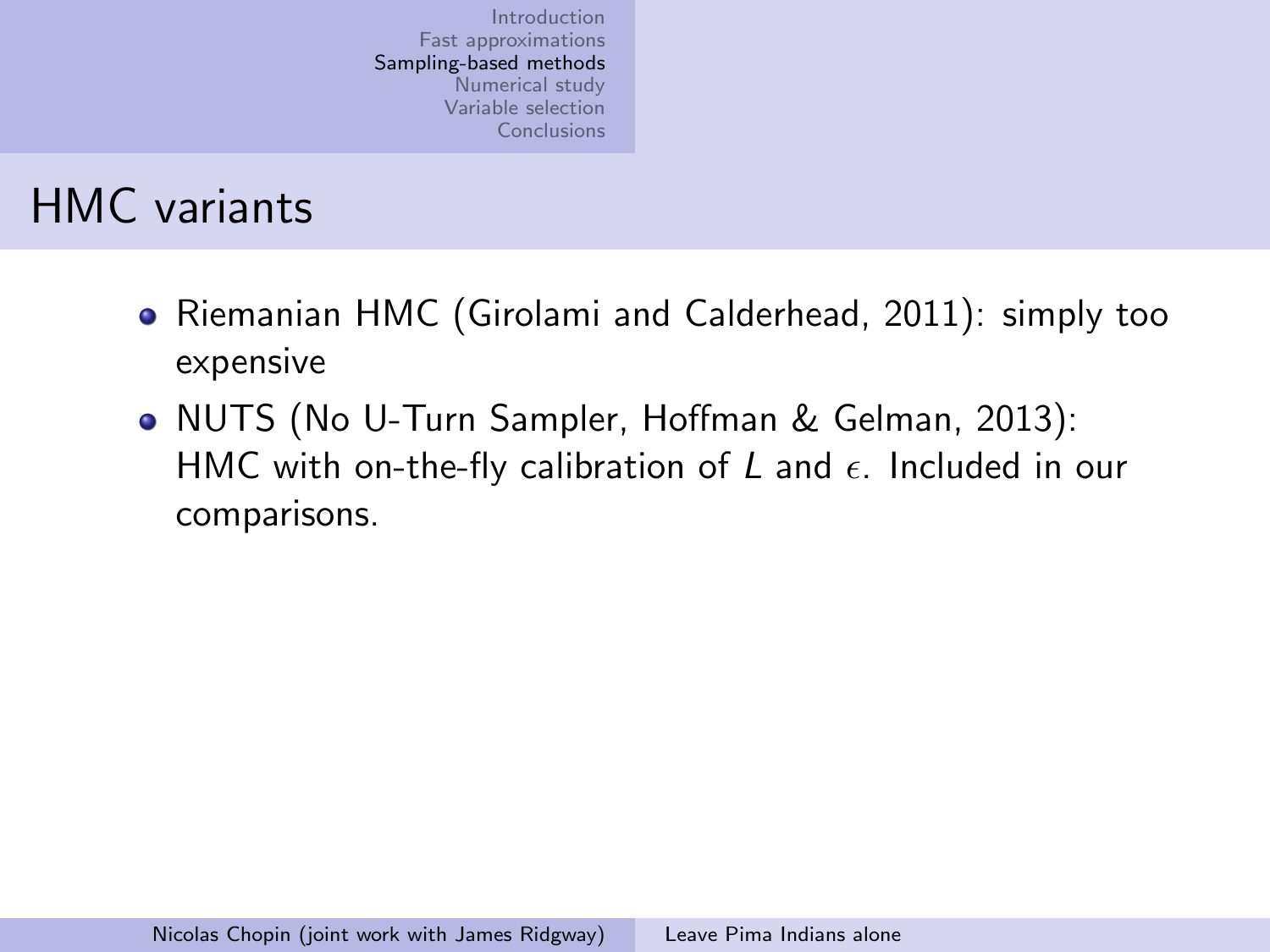# SMC

We consider tempering SMC, i.e. SMC for sequence

 $\pi_t(\boldsymbol{\beta}) \propto q(\boldsymbol{\beta})^{1-\delta_t}\left\{\rho(\boldsymbol{\beta})\rho(\mathcal{D}|\boldsymbol{\beta})\right\}^{\delta_t}$ 

**Principle**: sequence of importance sampling steps, from  $\pi_{t-1}$  to  $\pi_t.$  When weight degeneracy becomes too high, resample, and move particles through MCMC (e.g. random walk Metropolis).

The algorithm can choose the  $\delta_i$  on the fly (Jasra et al, 2011).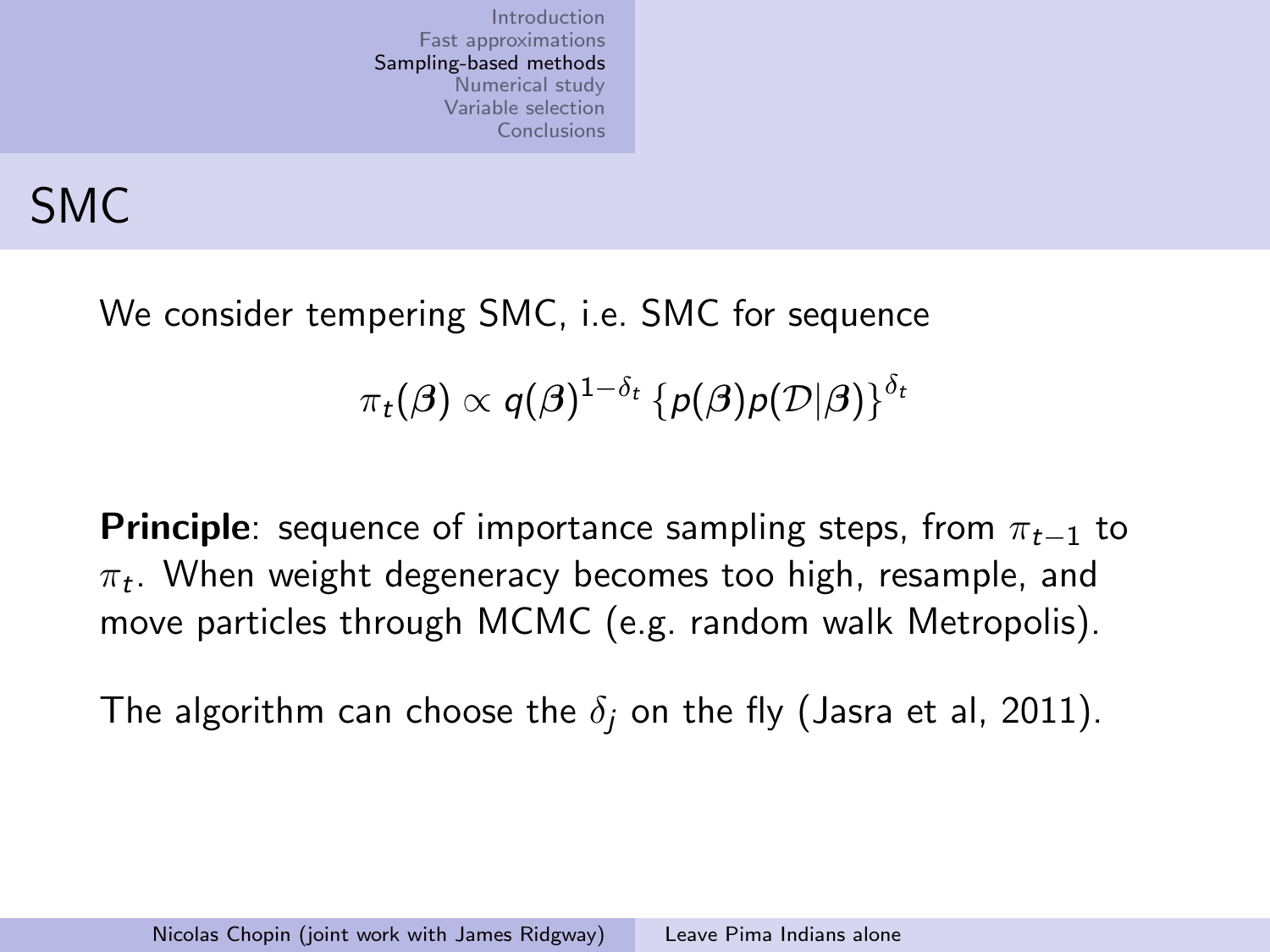# SMC algorithm

Operations involving index *n* must be performed for all  $n \in 1 : N$ .

**O** Sample  $\beta_n \sim q(\beta)$  and set  $\delta \leftarrow 0$ . **1** Let, for  $\delta \in [\delta, 1]$ ,

$$
\mathrm{EF}(\delta)=\frac{1}{N}\frac{\left\{\sum_{n=1}^N w_\gamma(\beta_n)\right\}^2}{\left\{\sum_{n=1}^N w_\gamma(\beta_n)^2\right\}},\quad u_\delta(\beta)=\left\{\frac{p(\beta)p(\mathcal{D}|\beta)}{q(\beta)}\right\}^\delta.
$$

If  $EF(1) \geq \tau$ , stop and return  $(\beta_n, w_n)_{n=1:N}$  with  $w_n = u_1(\beta_n)$ ; otherwise, use the bisection method to solve numerically in  $\delta$  the equation  $EF(\gamma) = \tau$ .

**2** Resample according to normalised weights  $W_n = w_n / \sum_{m=1}^{N} w_m$ ; with  $w_n = u_\delta(\beta_n)$ . **3** Update the  $\beta_n$ 's through m MCMC steps that leaves invariant

Nicolas Chopin (joint work with James Ridgway) [Leave Pima Indians alone](#page-0-0)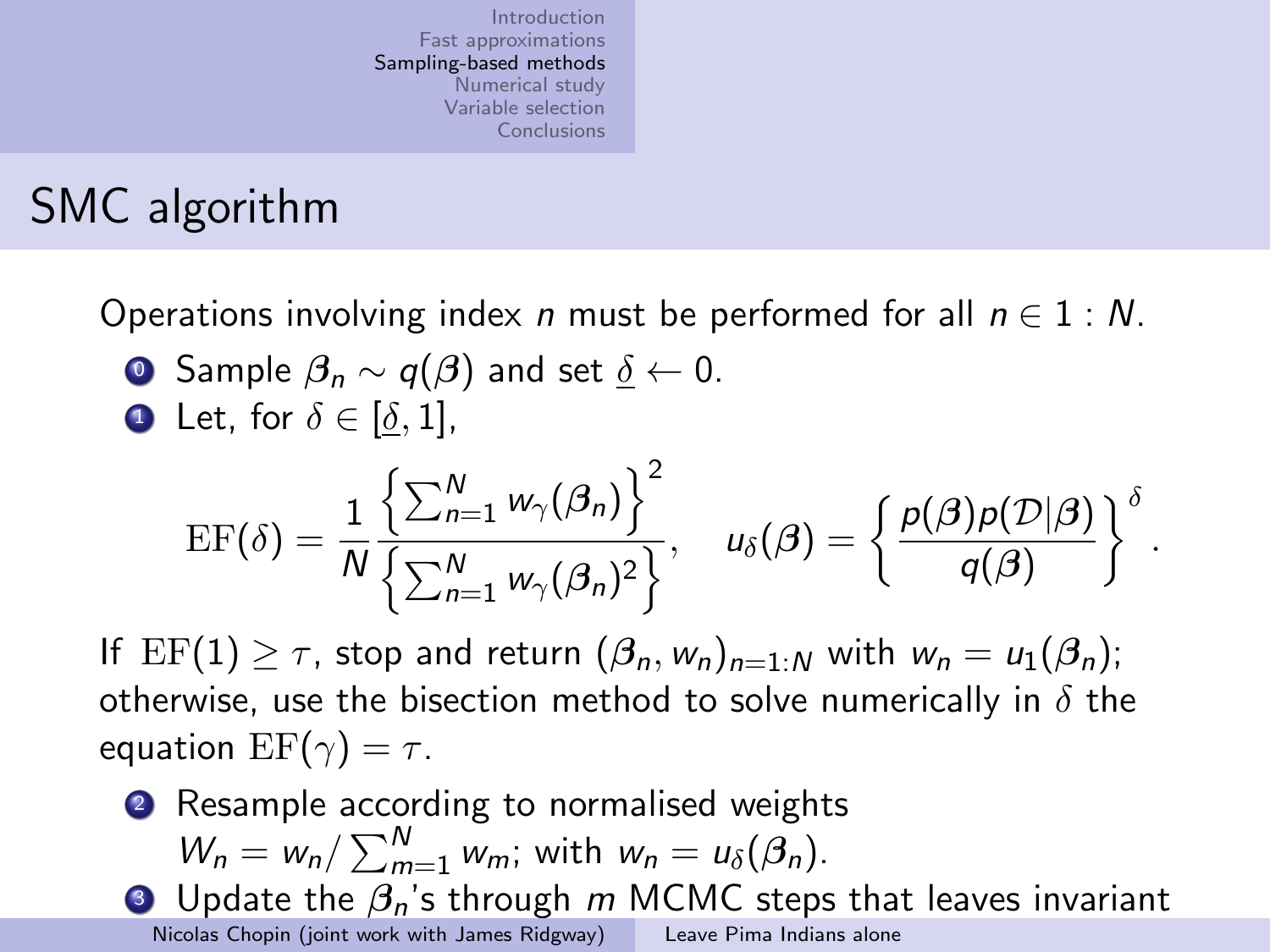## Remarks on SMC

- Completely automatic: we can use the current set of particles to adjust the random walk proposal, the number of MCMC steps, and so on.
- Will often collapse to a single IS step (when ESS from q to posterior is not too low)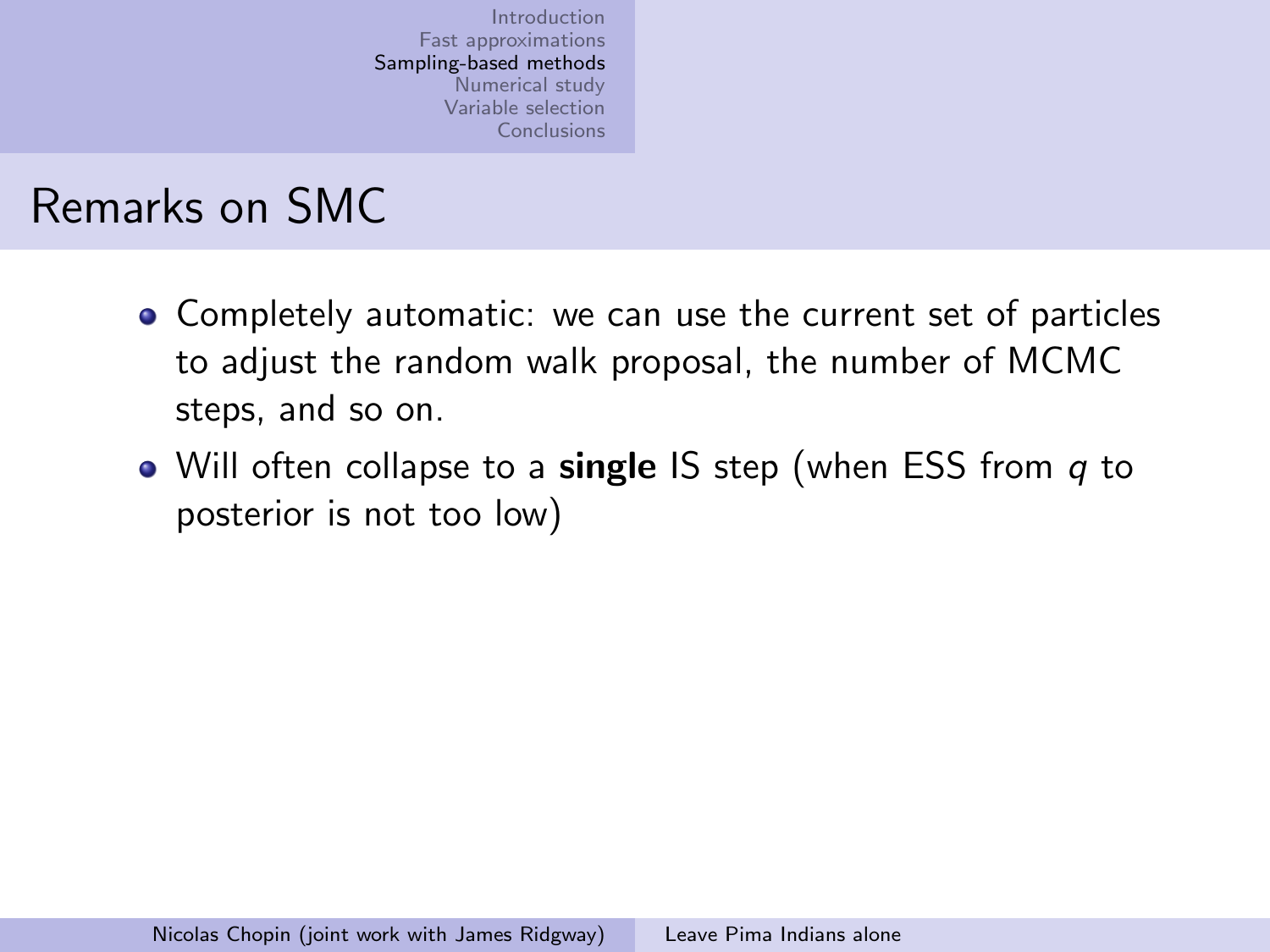#### First set of datasets

| Dataset                       | $n_{\mathcal{D}}$ |    |
|-------------------------------|-------------------|----|
| Pima (Indian diabetes)        | 532               | 8  |
| German (credit)               | 999               | 25 |
| Heart (Statlog)               | 270               | 14 |
| Breast (cancer)               | 683               | 10 |
| Liver (Indian Liver patient)  | 579               | 11 |
| Plasma (blood screening data) | 32                | 3  |
| Australian (credit)           | 690               | 15 |
| <b>Elections</b>              | 2015              | 52 |

<span id="page-28-0"></span>This is a superset of datasets considered in most papers.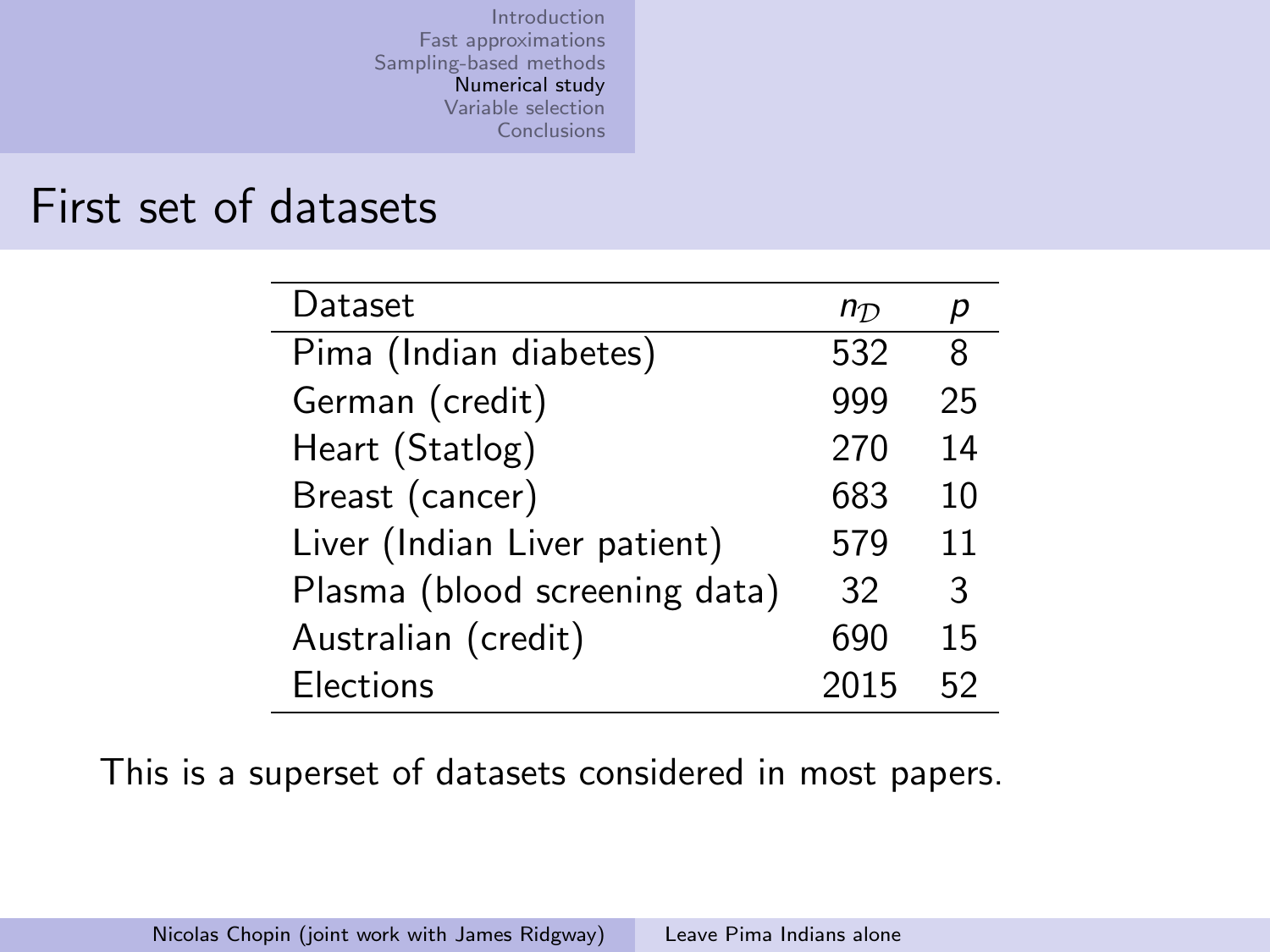### Fast approximations

Logit/Cauchy scenario. We compare: Laplace, Improved Laplace, EM-Laplace, and EP, in term of

- marginal accuracies (one minus half the  $L_1$  distance between approximate and true marginals)
- **•** approximation error for marginal likelihood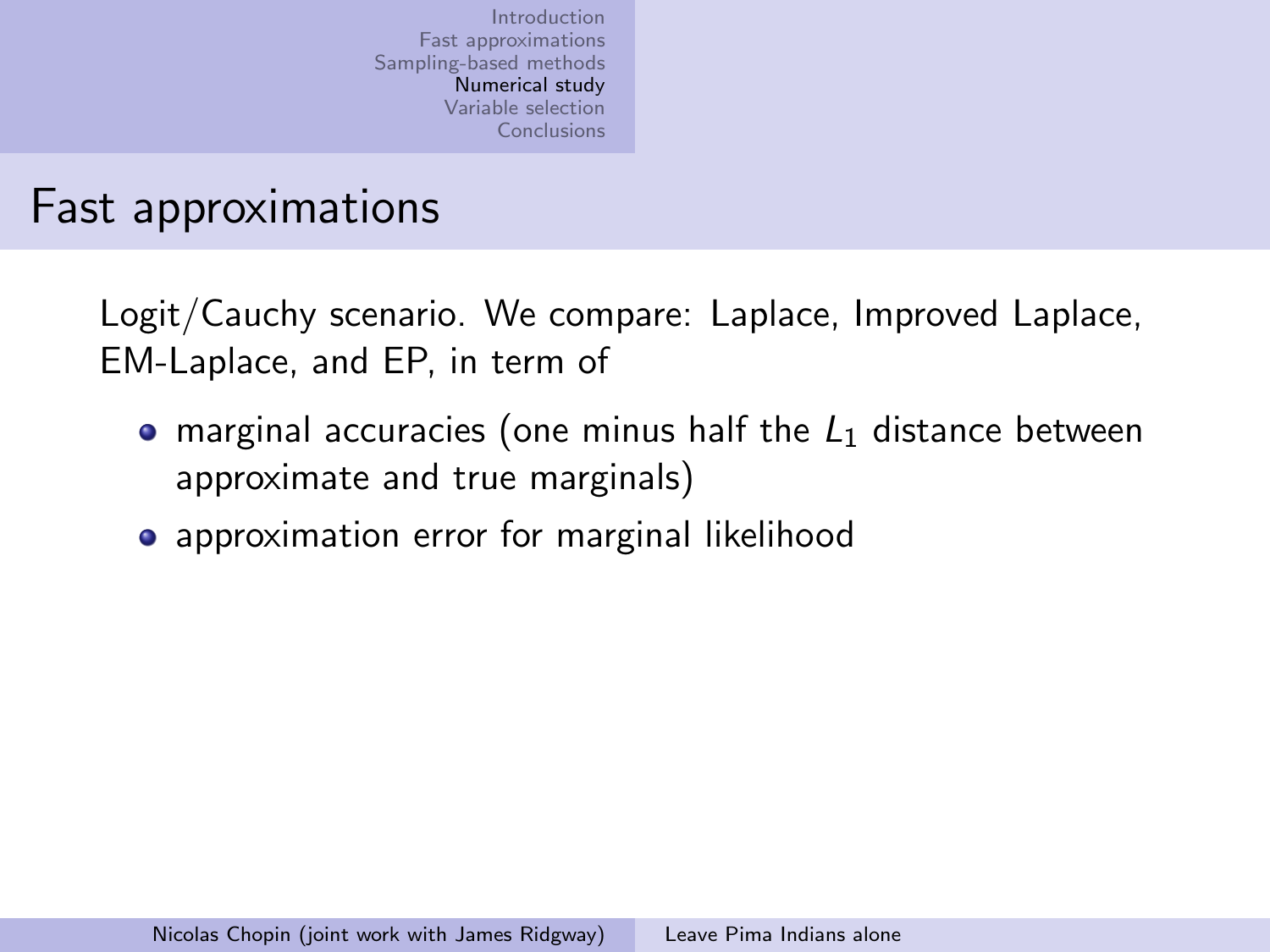#### Pima

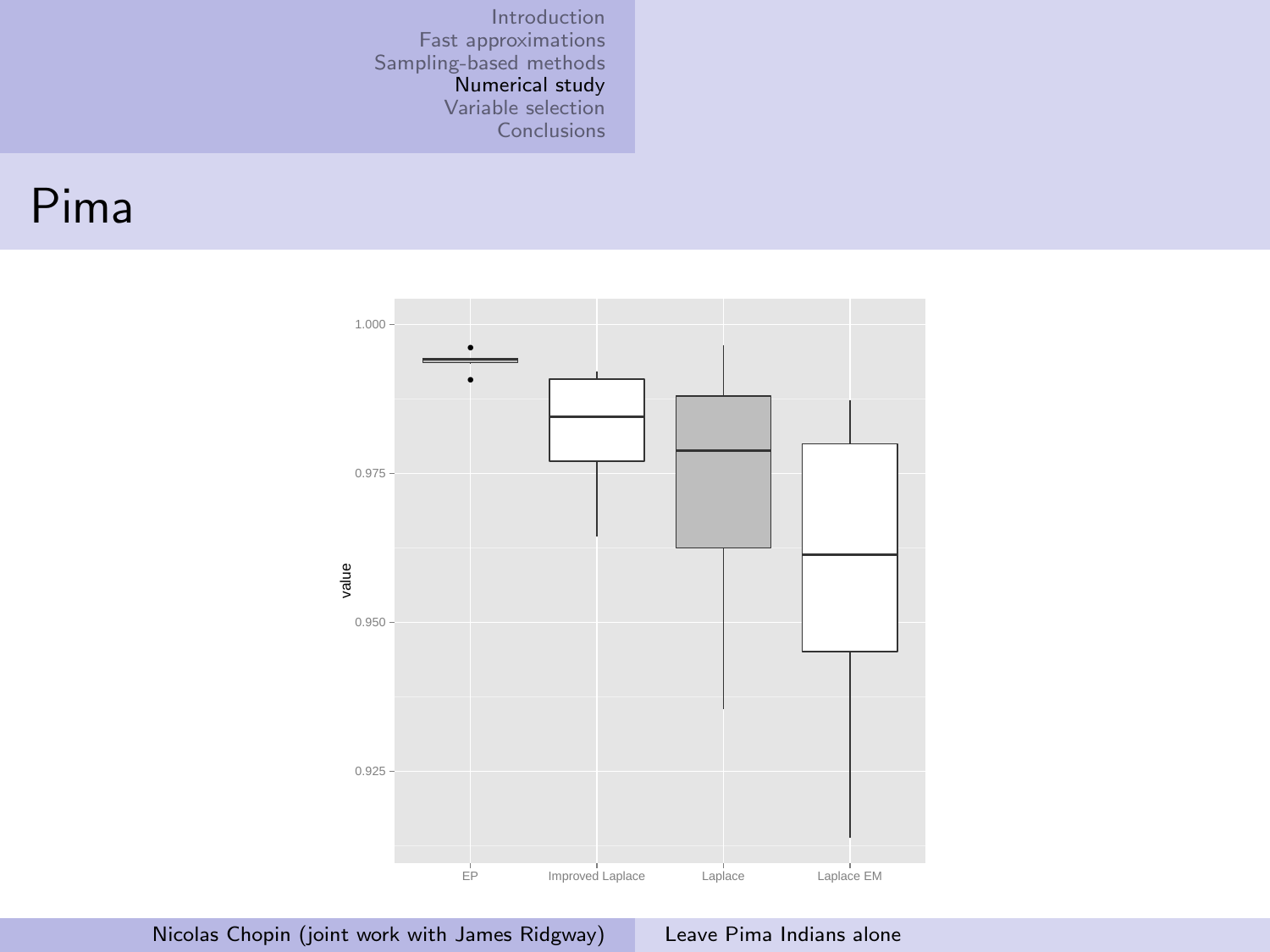#### **Heart**

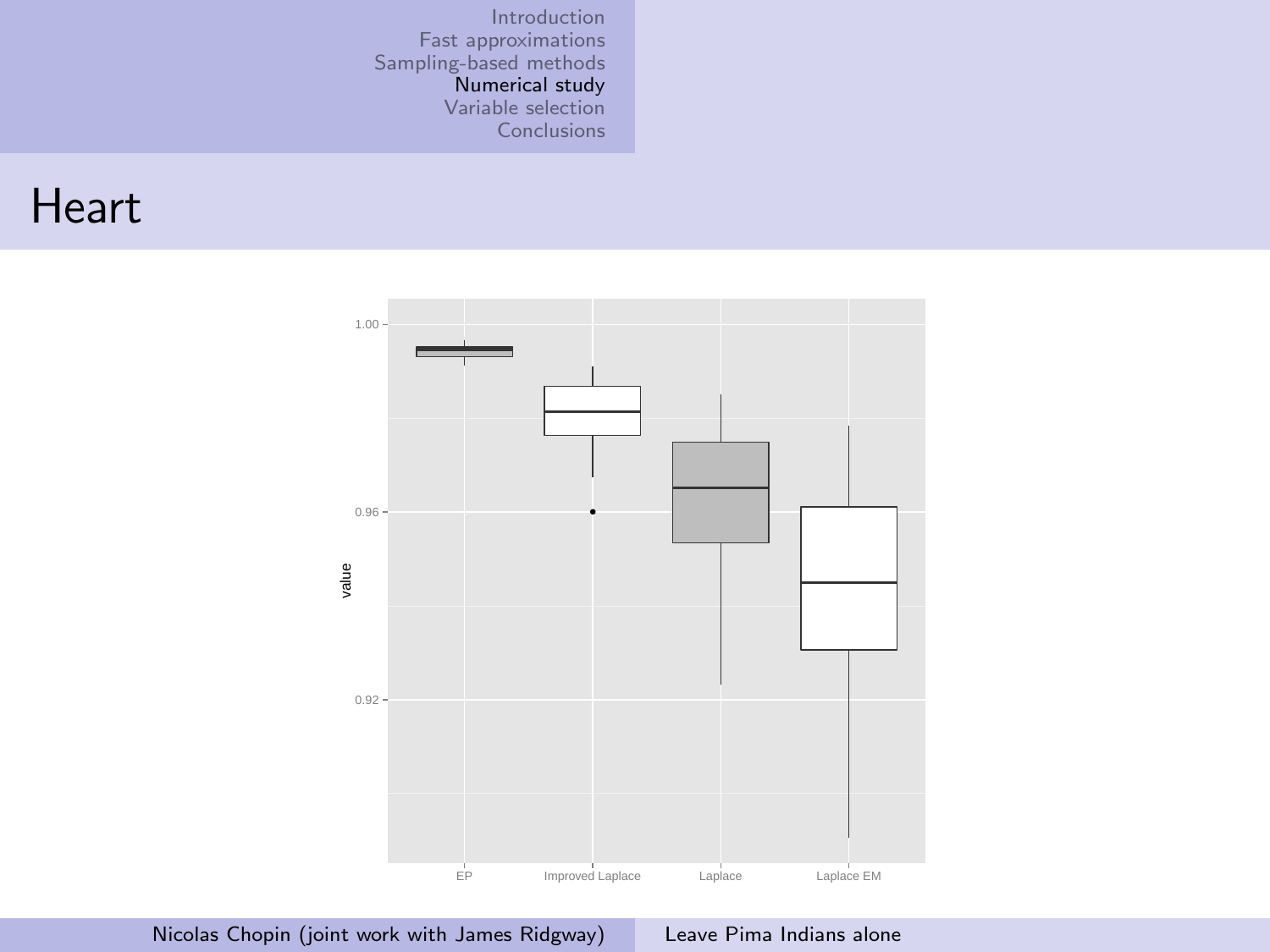#### Breast

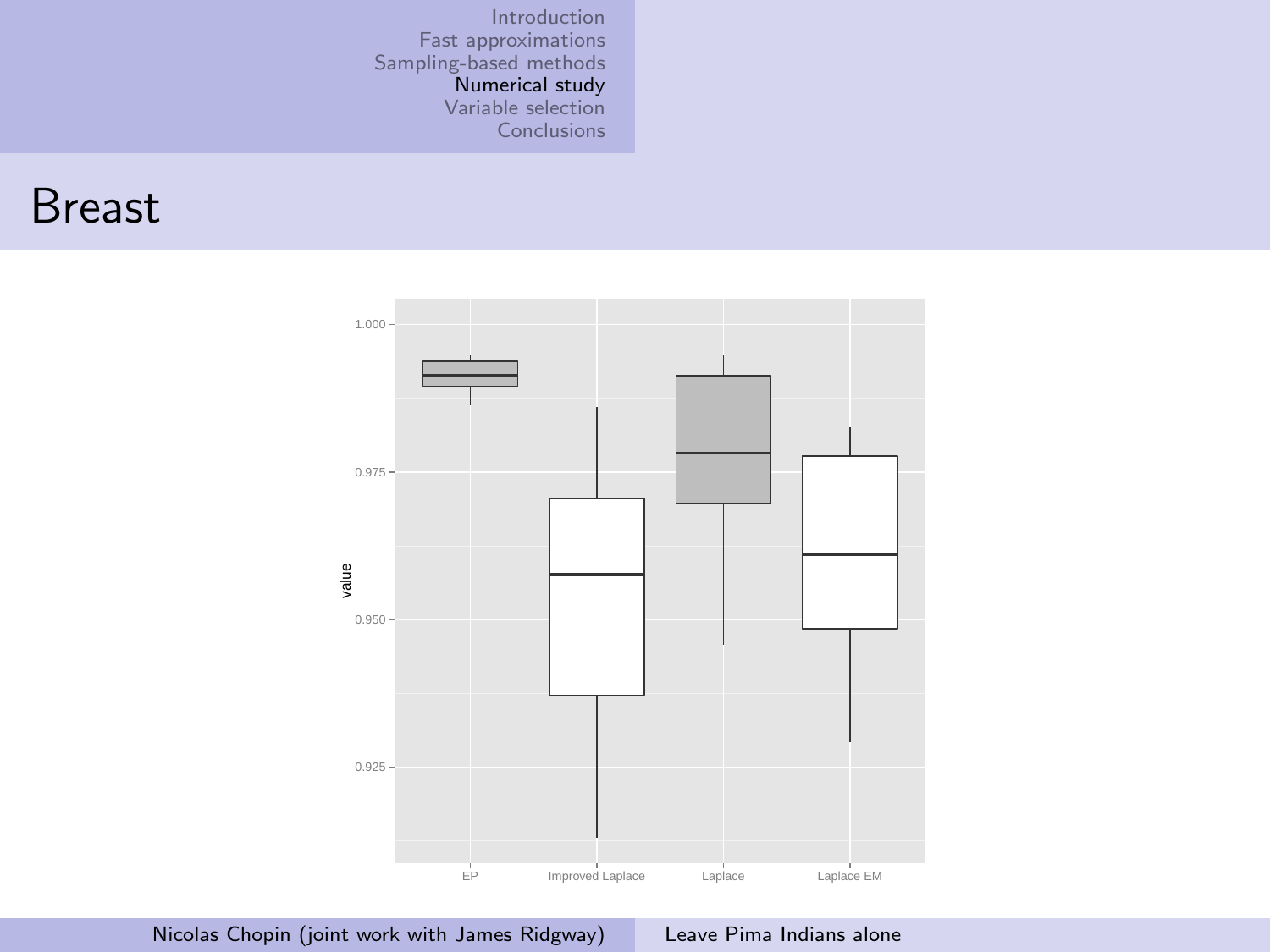### German credit

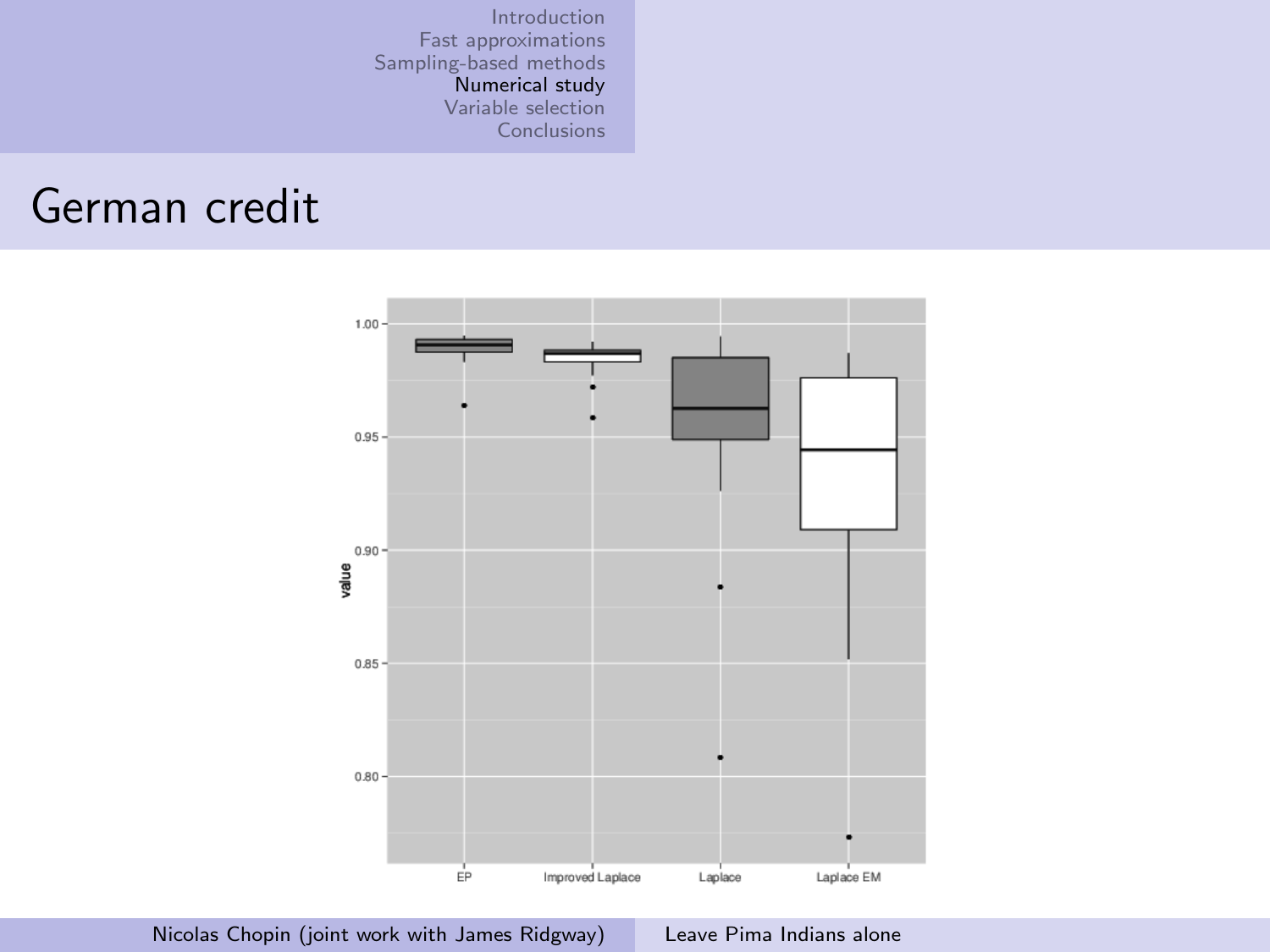### Marginal likelihoods

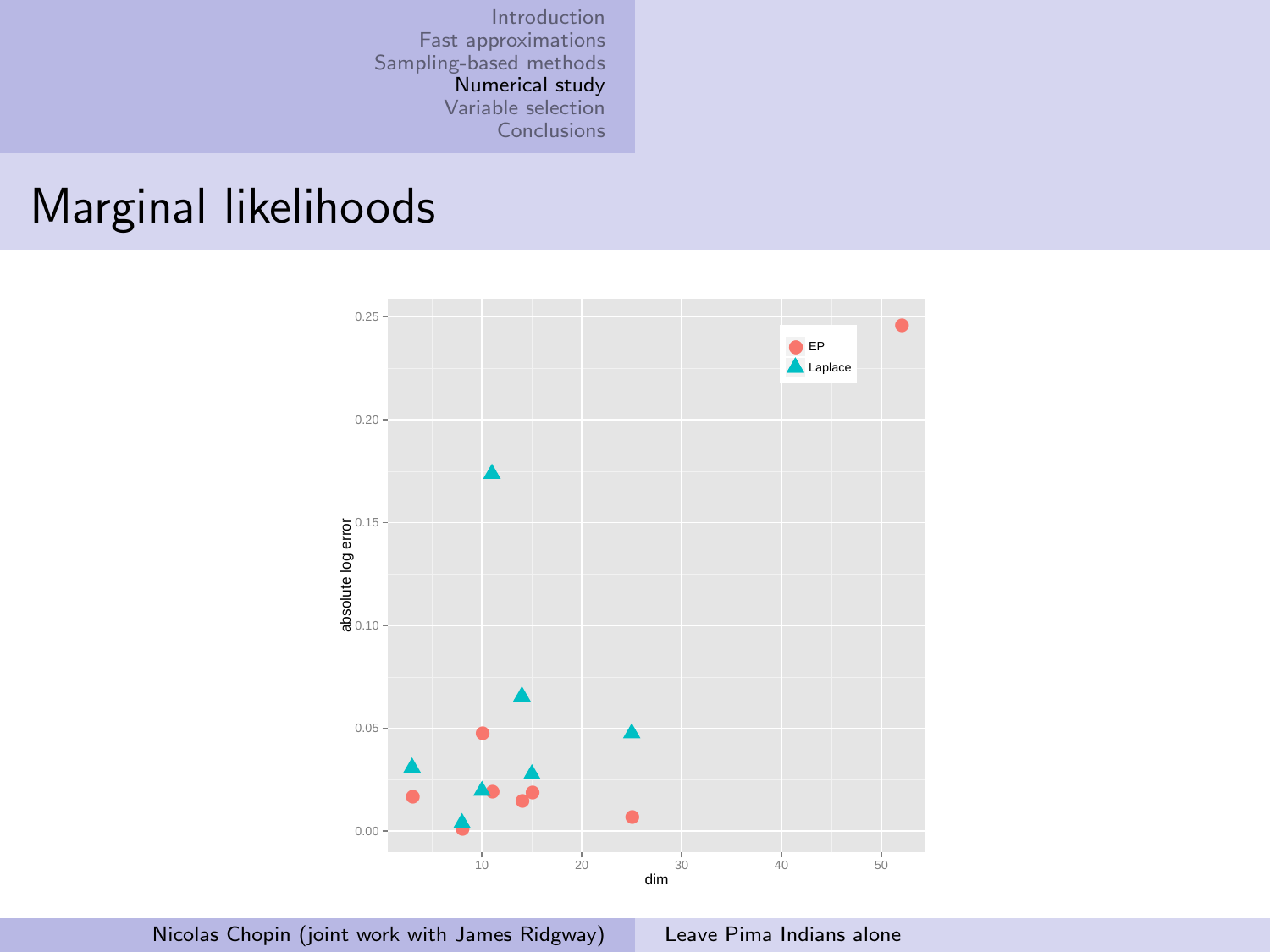### Sampling-based methods: importance sampling

|                  | IS           |          |          | IS-QMC            |       |
|------------------|--------------|----------|----------|-------------------|-------|
| Dataset          | ЕF           | CPU      | МT       | MSE x             | MSE x |
|                  | $=$ ESS/ $N$ | time     | speed-up | $(\text{expect})$ | evid) |
| Pima             | 99.5%        | 37.54 s  | 4.39     | 28.9              | 42.7  |
| German           | 97.9%        | 79.65 s  | 4.51     | 13.2              | 8.2   |
| Breast           | 82.9%        | 50.91 s  | 4.45     | 2.6               | 6.2   |
| Heart            | 95.2%        | 22.34 s  | 4.53     | 8.8               | 9.3   |
| Liver            | 74.2 %       | 35.93 s  | 4.76     | 7.6               | 11.3  |
| Plasma           | 90.0%        | 2.32 s   | 4.28     | 2.2               | 4.4   |
| Australian       | 95.6%        | 53.32 s  | 4.57     | 12                | 20.3  |
| <b>Elections</b> | 21.39%       | 139.48 s | 3.87     | 617.9             | 3.53  |
| $(n + 1)(n + 1)$ |              |          |          |                   |       |

(Probit/Gaussian scenario, to make like easier for Gibbs)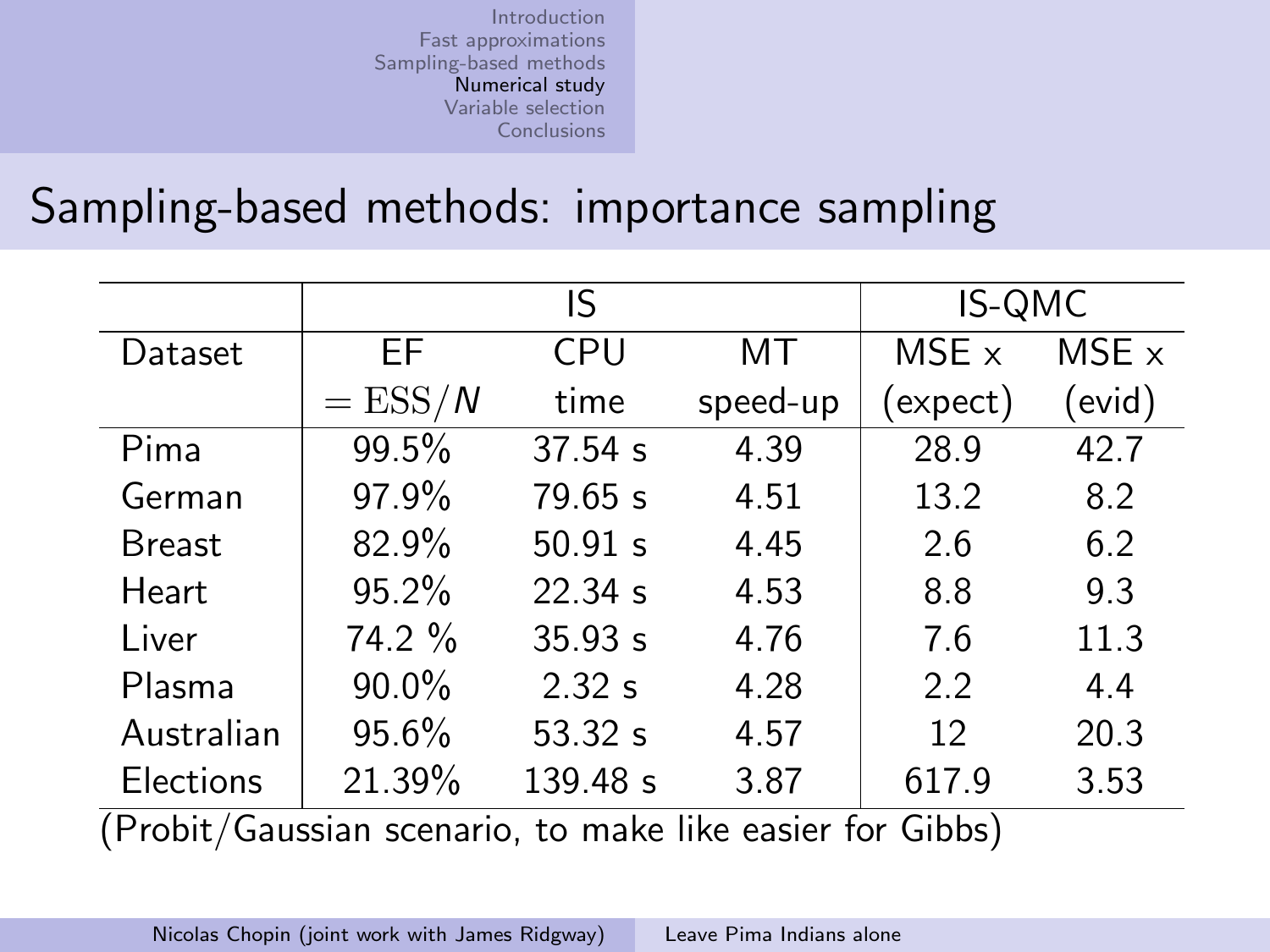#### comparison with MCMC



 $IRIS = Inefficient$  relative to IS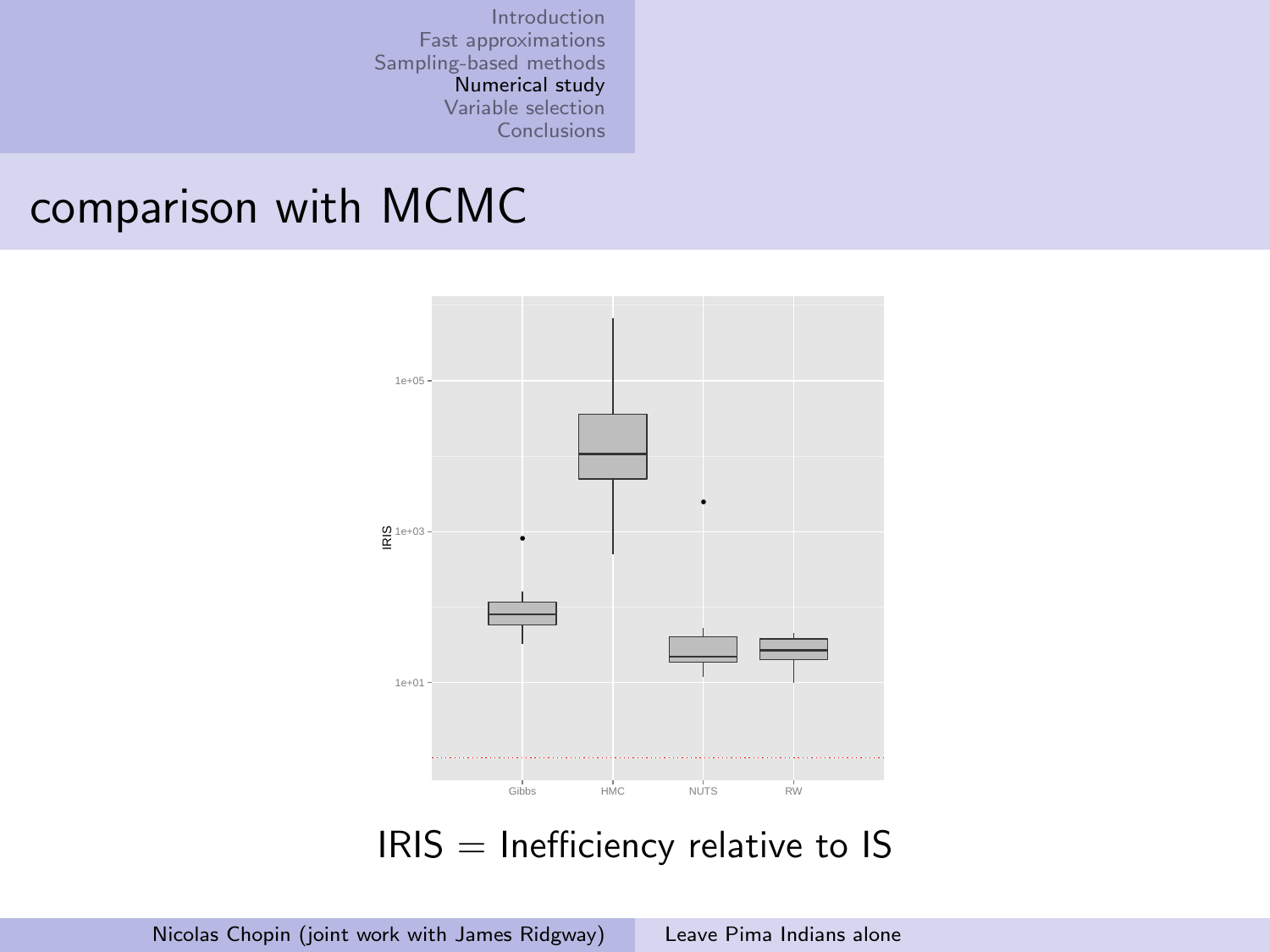### Bigger datasets

| Dataset | $n_{\mathcal{D}}$ | p   |  |
|---------|-------------------|-----|--|
| Musk    | 476               | 95  |  |
| Sonar   | 208               | 61  |  |
| DNA     | 400               | 180 |  |

Bigger datasets, but also with higher correlations between predictors. We will look at the probit/Gaussian case.

IS no longer an option.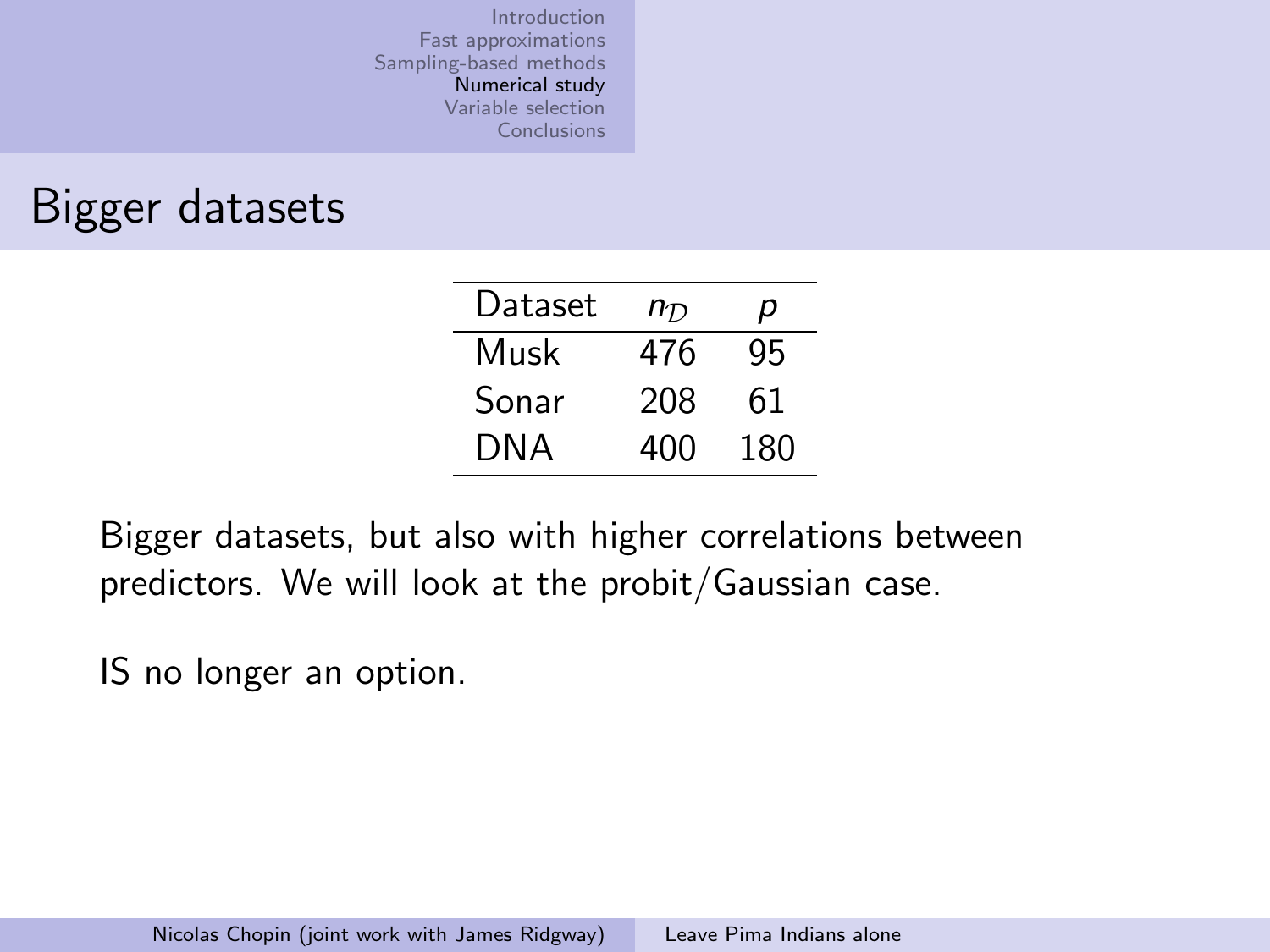### Approximations: Musk

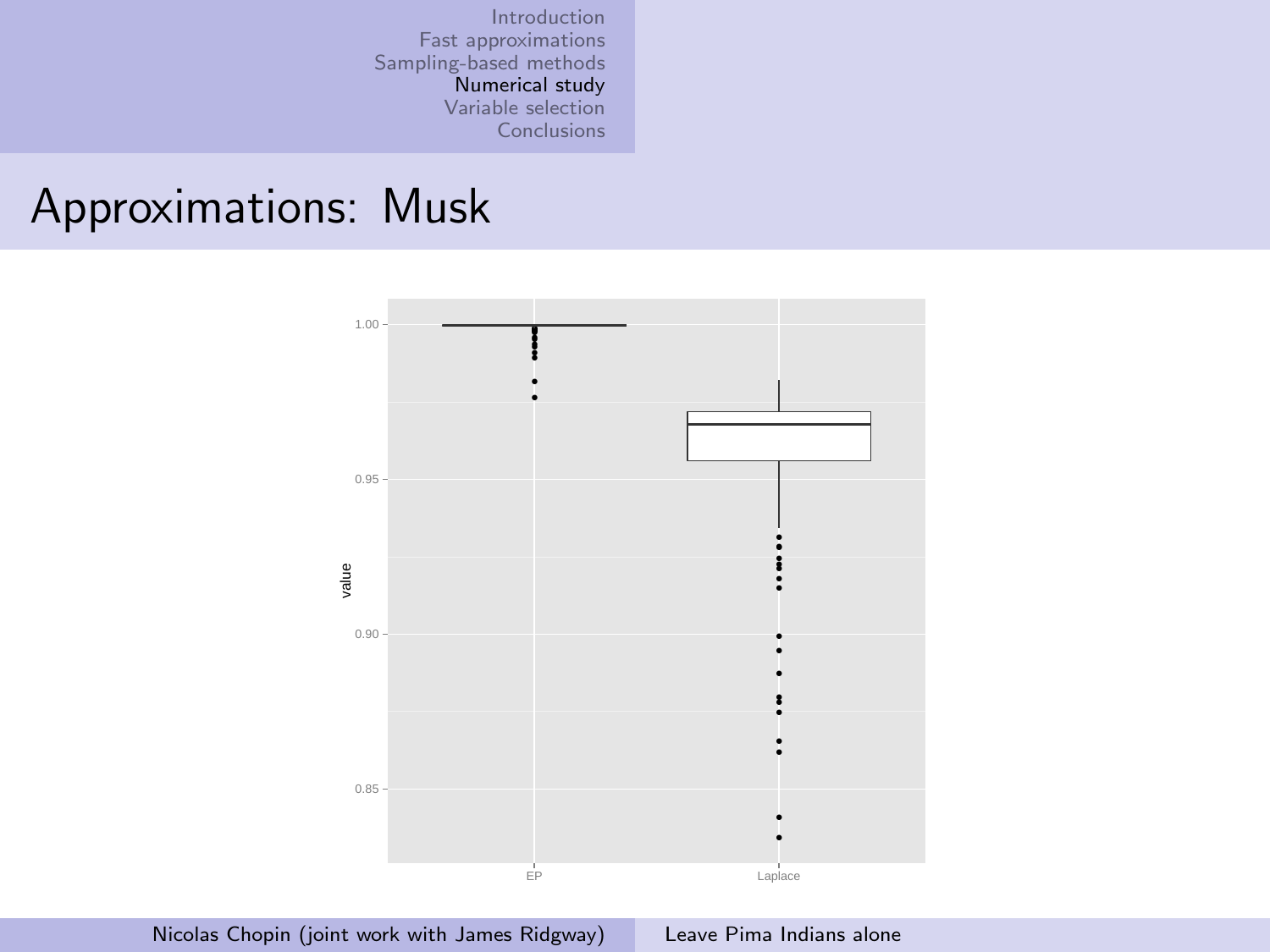#### Approximations: Sonar

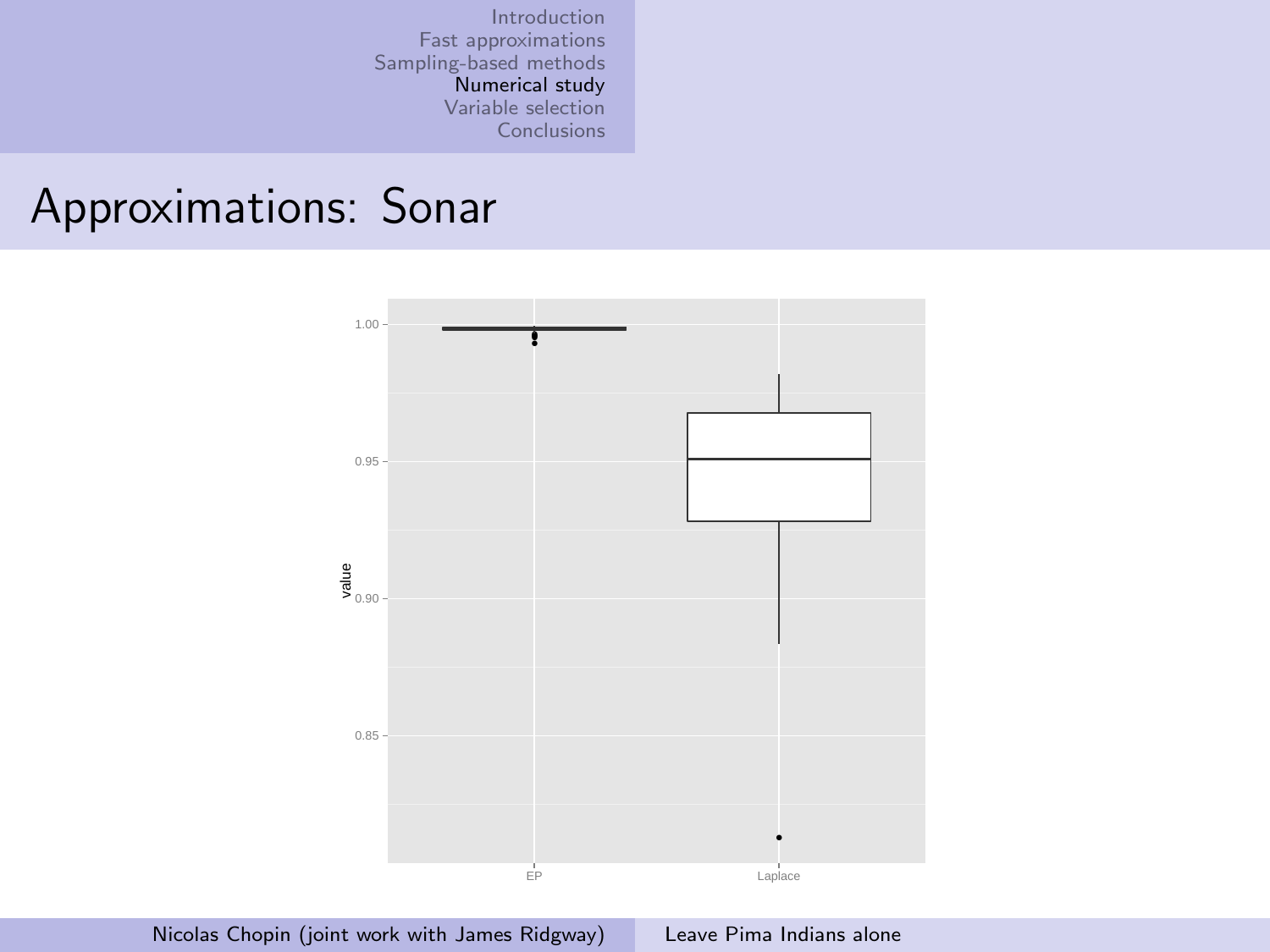### Approximations: DNA

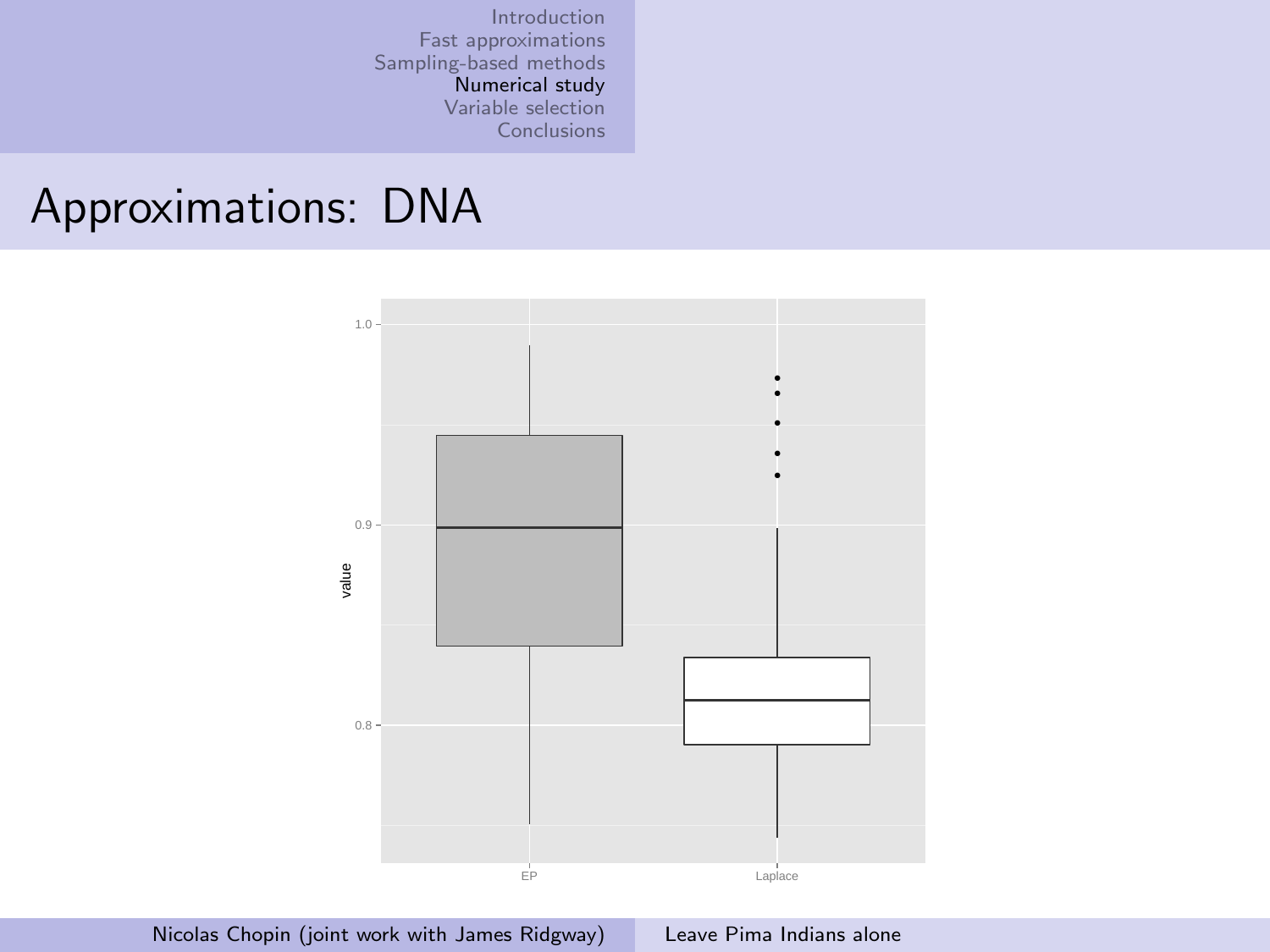#### Sampling-based methods: Musk



Left: posterior expectations, Right: posterior variances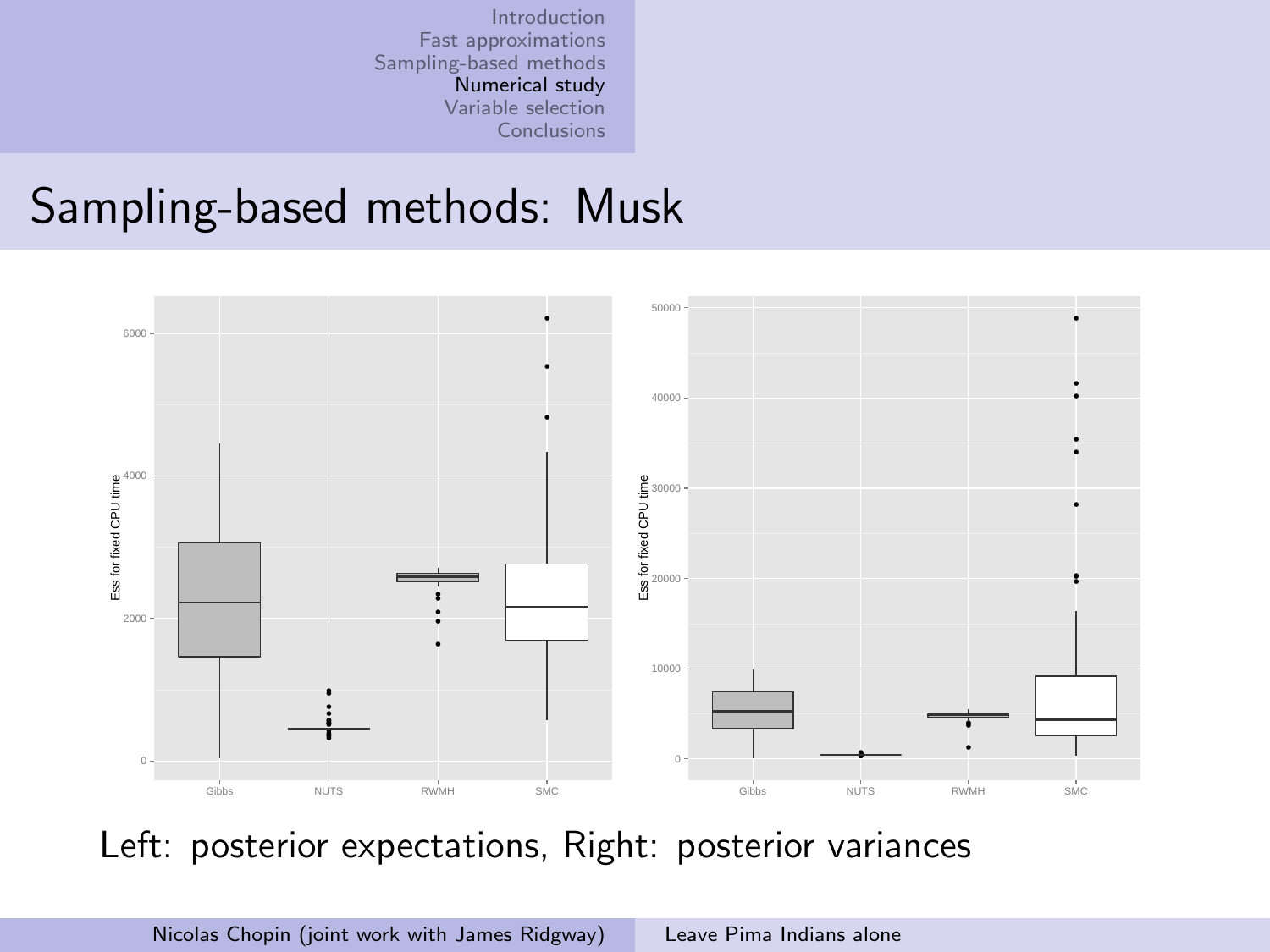#### Sampling-based methods: Sonar



Left: posterior expectations, Right: posterior variances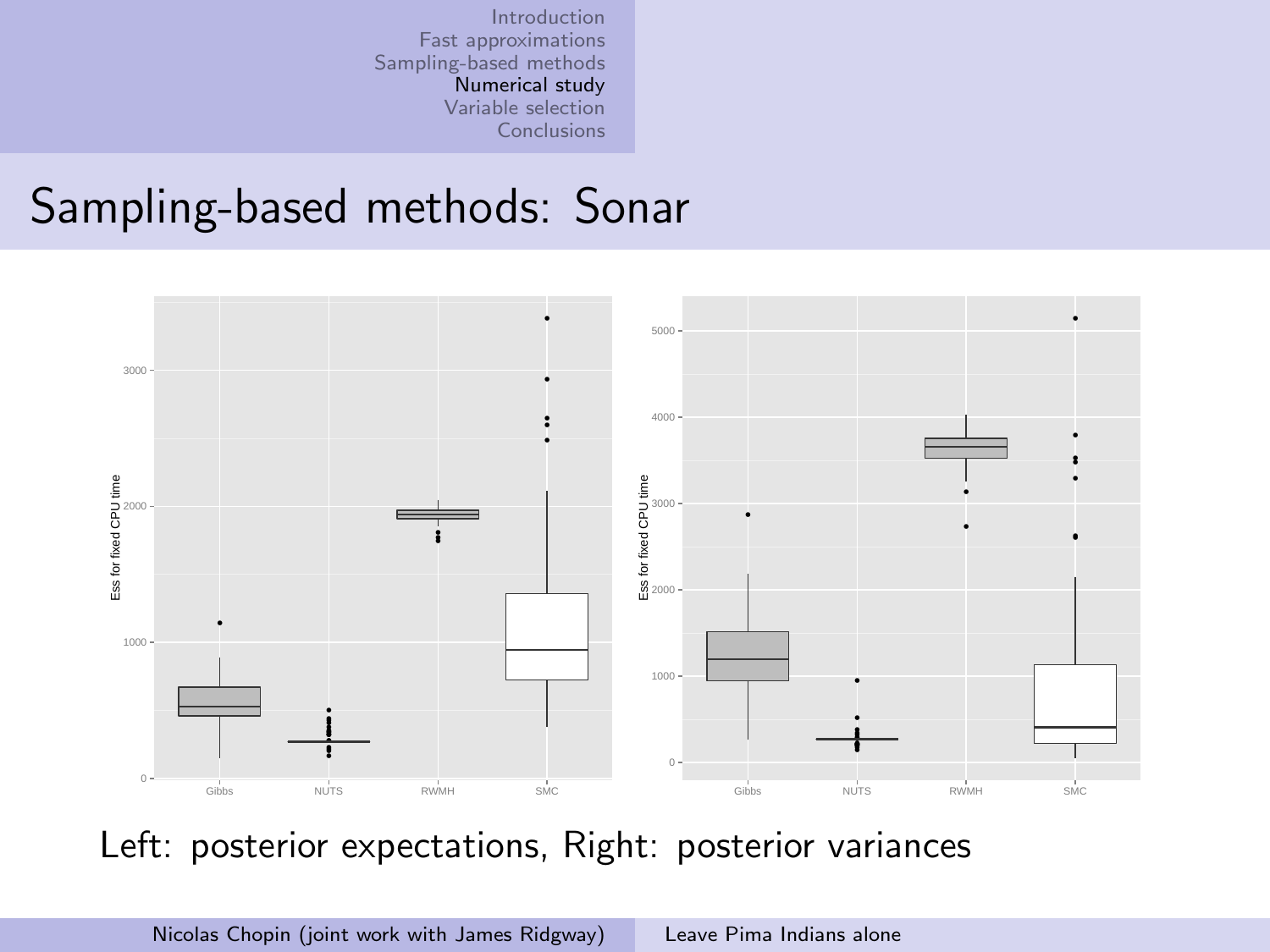#### Sampling-based methods: DNA



Left: posterior expectations, Right: posterior variances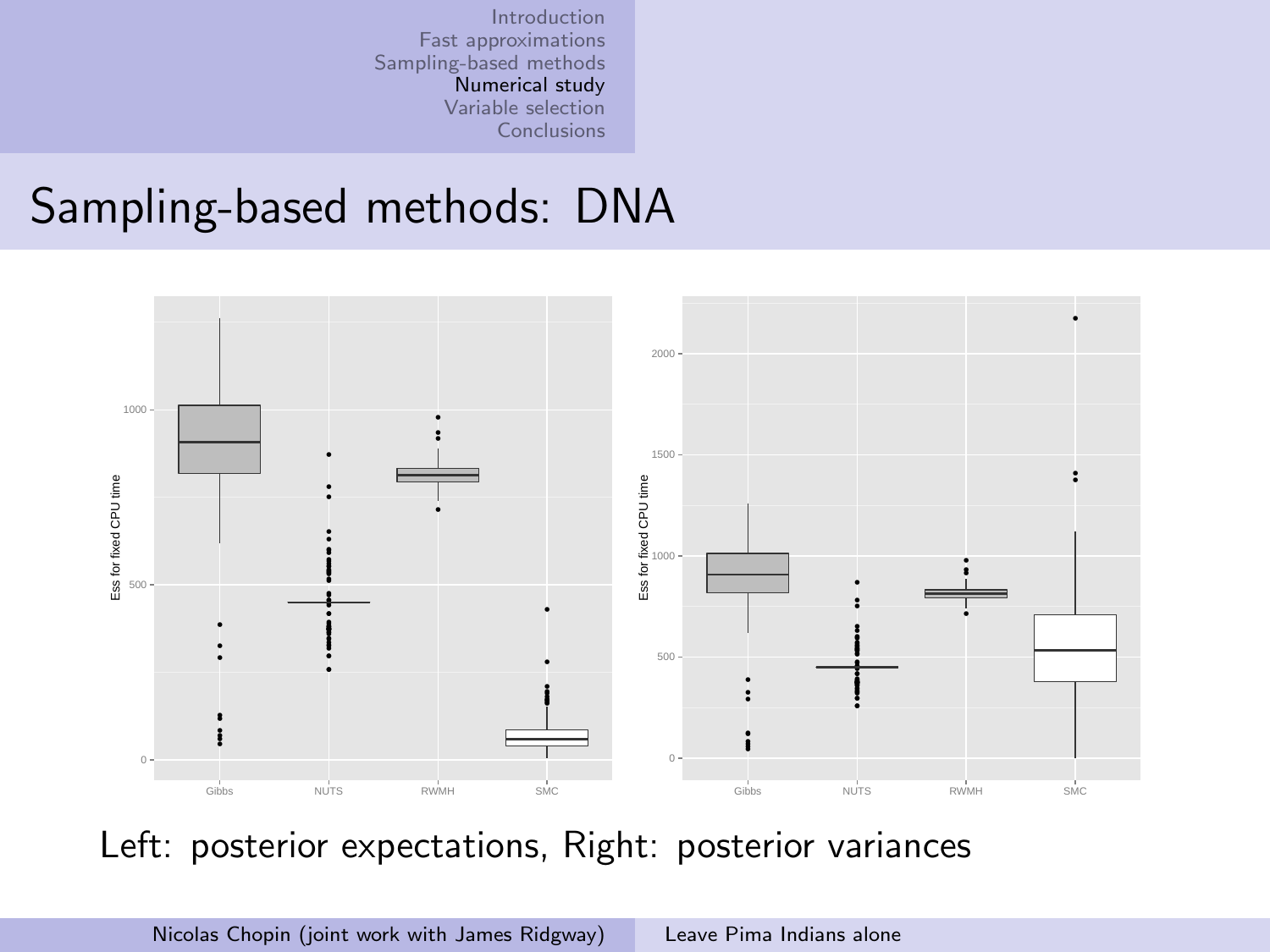### Variable selection

Add for each predictor  $\beta_i$  an indicator  $\gamma_i \in \{0, 1\}$ ; prior for  $\gamma$  is Uniform over  $\{0,1\}^p$ .

<span id="page-44-0"></span>The posterior mixes discrete and continuous components;  $p(\gamma|\mathcal{D})$  is severely multimodal.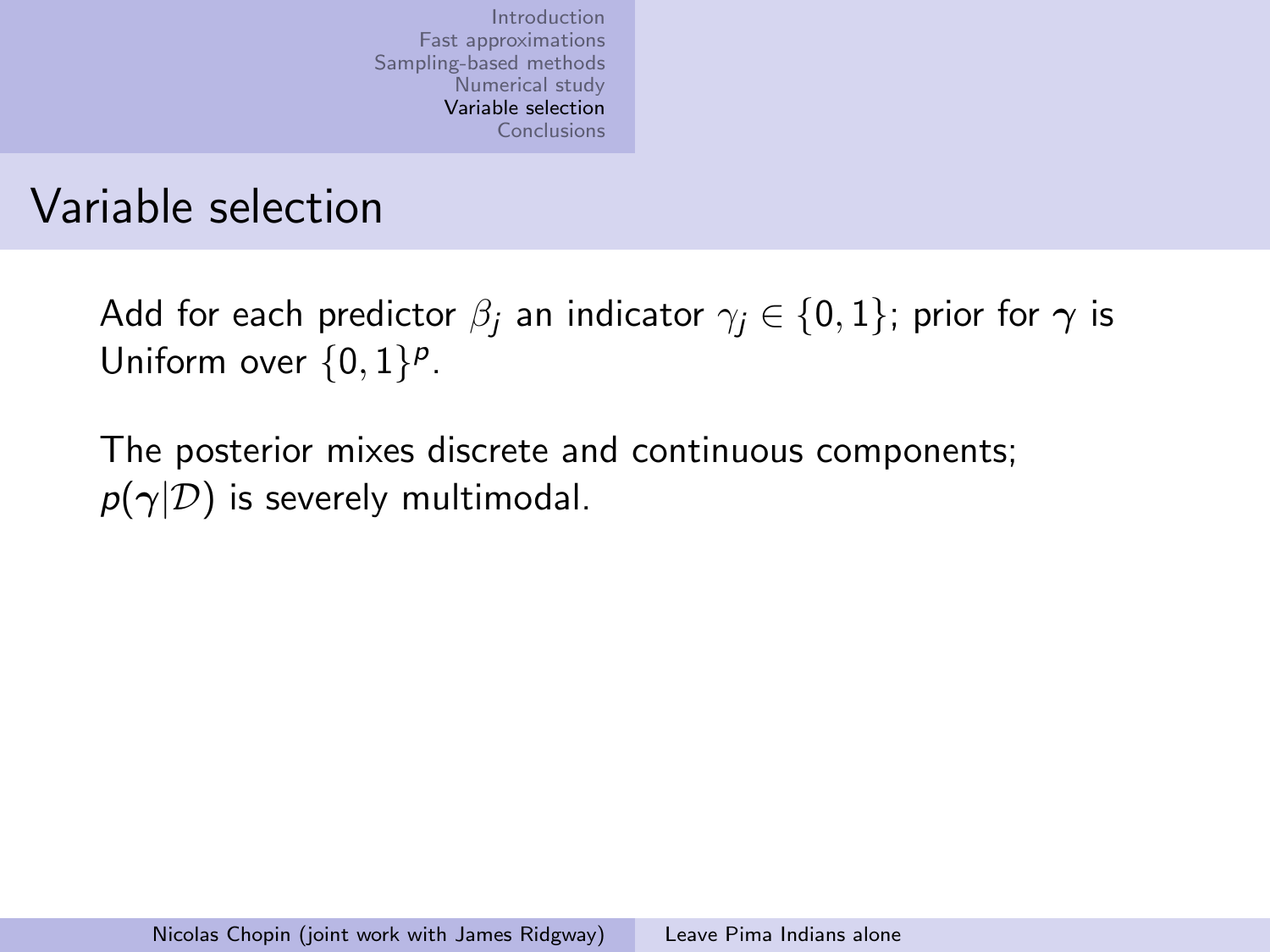# VS: proposed approach

To compute  $p(\mathcal{D}|\gamma)=\int p(\mathcal{D}|\gamma,\beta)p(\beta|\gamma) \,d\beta$ , use:

- **1** either Laplace
- **2** or IS based on Laplace

To simulate from  $p(\gamma|\mathcal{D})$ , adapt the tempering SMC sampler of Schafer and Chopin (2013), for sampling binary vectors.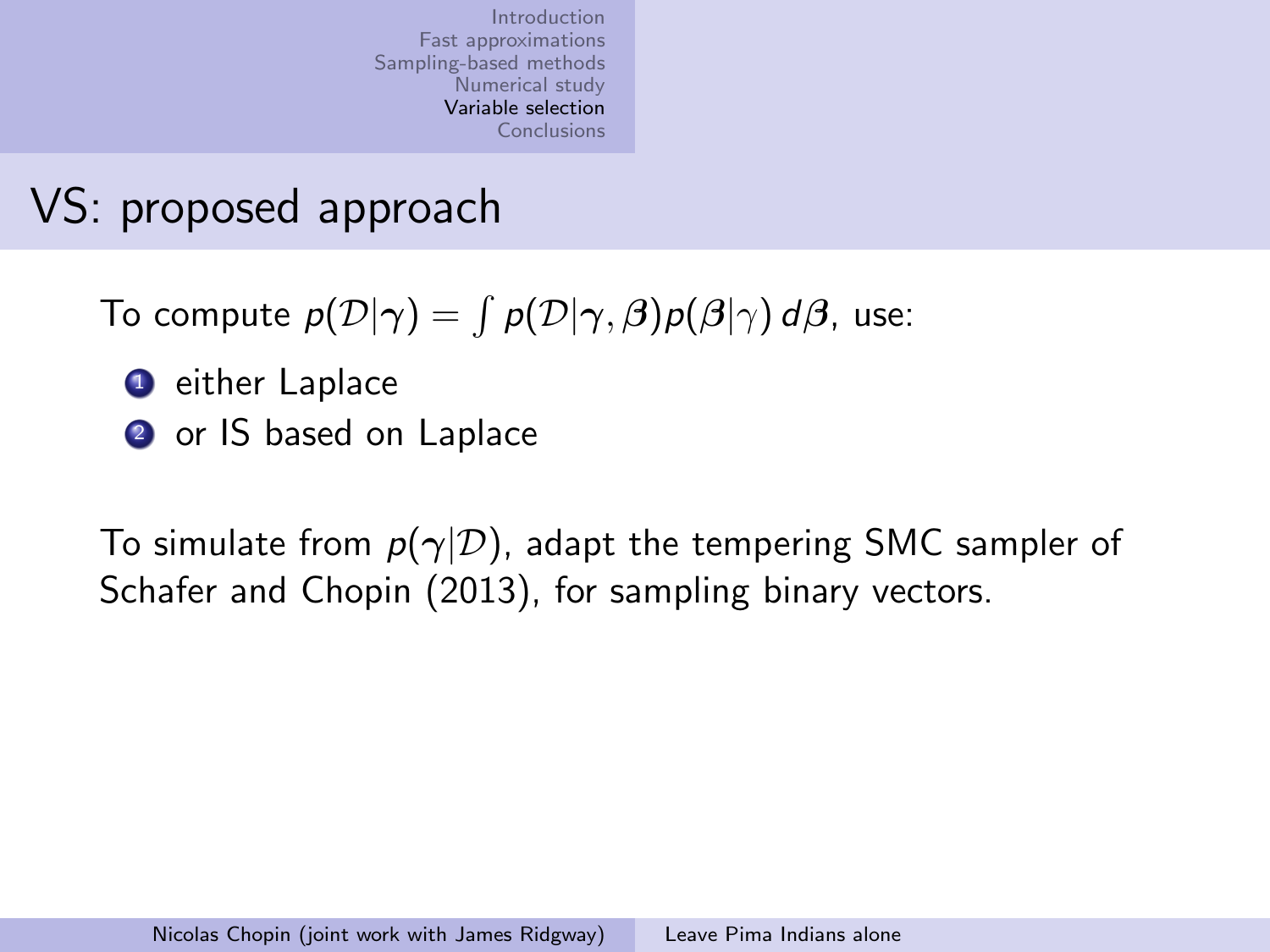#### Results

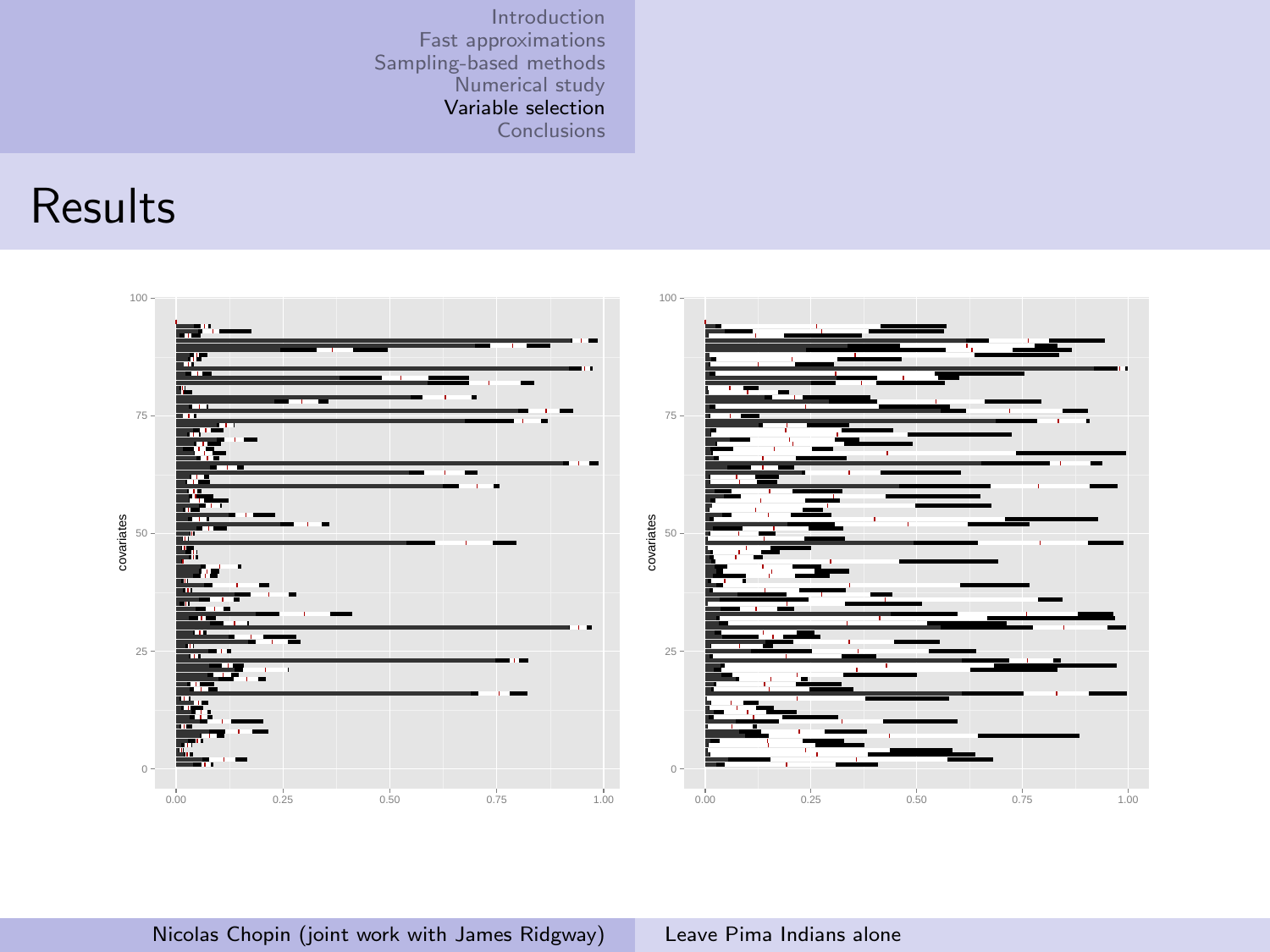Recommendations to end users (who wish to fit a binary regression model)

- **EP** is fast and accurate even in difficult cases
- to improve on EP, one might run SMC; often this will collapse to IS and outperforms everything else significantly.
- $\bullet$  That said, for large p, RWHM performs surprising well.
- <span id="page-47-0"></span>• HMC algorithms seem very difficult to calibrate.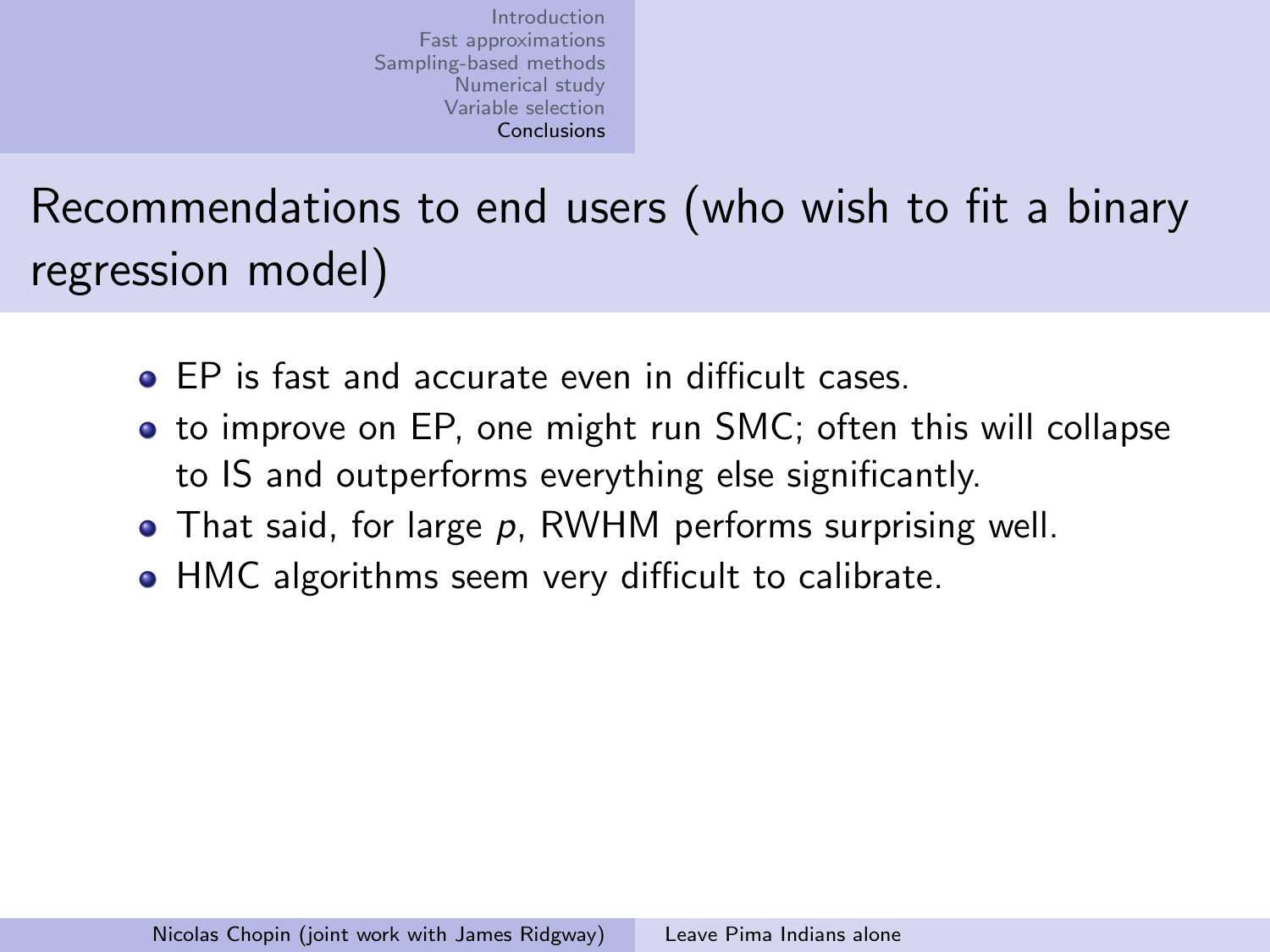# Benchmarks for specialised algorithms

For specialised algorithms (Gibbs), benchmark=dataset.

It is not very clear that the Gibbs samplers developped for binary regression are very useful: corresponding papers tend to showcase these algorithms on datasets with  $p < 50$ , for which more generic methods fare much better.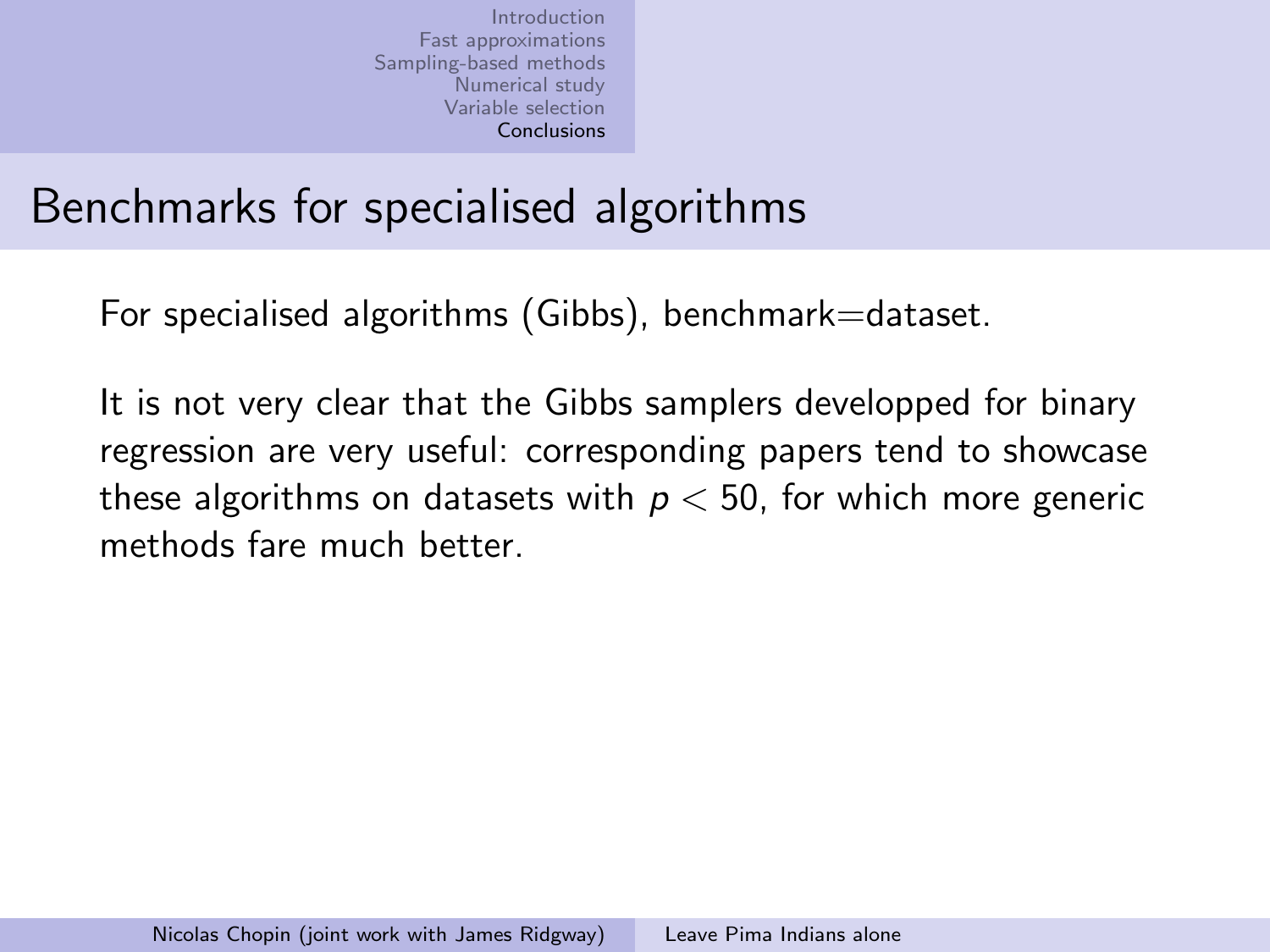## Benchmarks for generic algorithms

For generic algorithms (e.g. RWHM), benchmark=posterior.

A binary regression posterior of dimension  $<$  50 is very close to a Gaussian; i.e. it does not represent a very challenging benchmark. However, it is an useful sanity check.

More challenging benchmarks:  $p \geq 100$ , hierarchical regression, spike and slab prior, . . .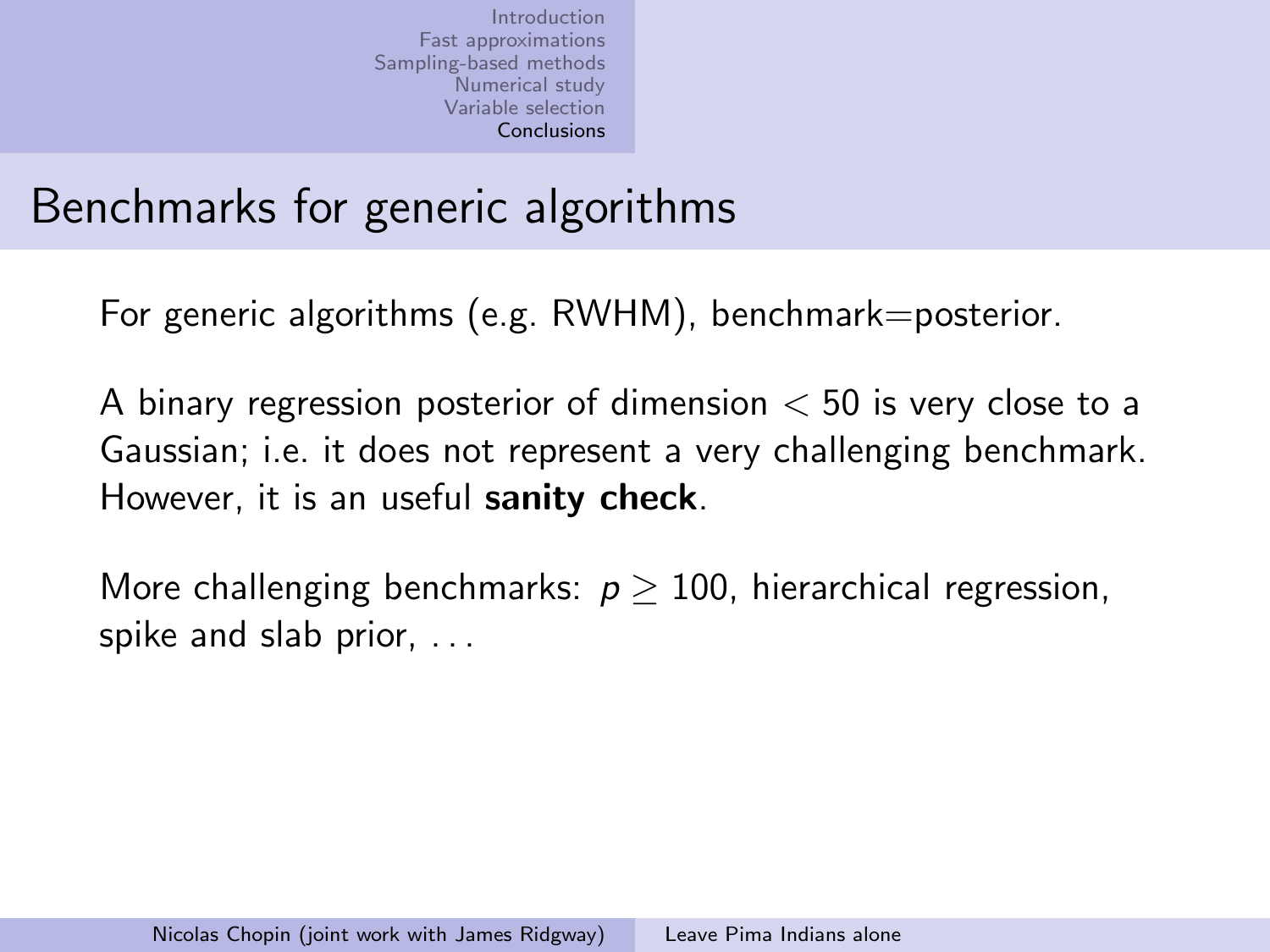### More general remarks

Beware ML fast approximation schemes; they are fast and getting better and better

Always compare new methods to well calibrated simple algorithms, like IS and RWHM.